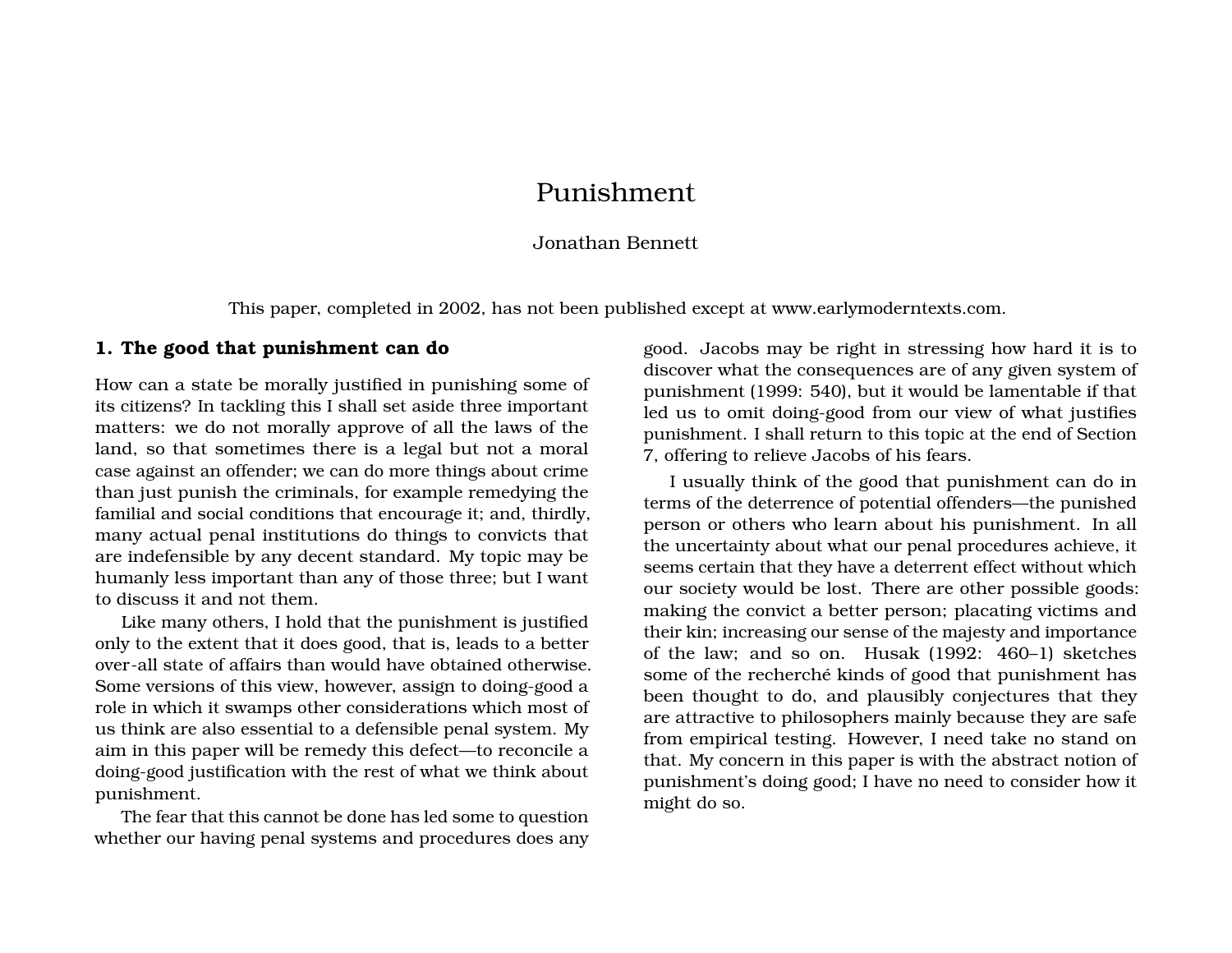## **2. What a theory of punishment should do**

In many areas of morality utilitarianism makes better sense than any of its rivals, but I cannot square it with my moral convictions about punishment. I part company with it at this point, for familiar reasons which I shall sketch here for safety's sake.

Utilitarianism entails that the rightness of an action depends on the value of what *results* from it: to evaluate a given action we must look at the present and *later* states of the actual world and of nearby worlds where it isn't performed. That emphasis on present and future seems wrong when we apply it to punishment. When the utilitarian considers what to do with the man in the dock, his route to an answer runs through facts about what treatment of the man *will* lead to the best results; but most of us accord critical relevance to a certain question about the past, namely *Did he do it?*

The utilitarian can still regard innocence as *indirectly* relevant to the rightness of punishing the person (I ignore the purely verbal point that 'punish' is the wrong word for an innocent man). His innocence, a fact about the past, will leave causal traces in his memory and probably elsewhere in the world; and if we throw the man in jail, the consequences of that may combine with the traces of his innocence to produce further especially bad results—e.g. the bitter frame of mind of someone who thinks he has been treated unjustly; or the risk that his innocence will be discovered, which will harm the deterrent aspect of the penal system as a whole. (We weaken deterrence not only when we fail to convict those known to be guilty but also when we convict people known to be innocent. The deterrent system requires that a high probability that *whether* I fare well in the future depends upon whether I offend against the law; that probability falls

when I risk being punished even if I don't offend, as well as when I don't risk being punished if I do offend.)

Still, it could happen that the conviction of a person known to be innocent really would, on balance, produce better results than his acquittal; and we could trade moral intuitions about such cases. Or we can by-pass them and try something different. Think about actual cases where you consent to some guilty person's being punished, and ask yourself whether you regard his having committed the crime as *directly* relevant to your consent to his punishment. Most of us steadfastly answer Yes, even when we are operating at what Hare calls the 'critical' level, coolly thinking like moral theorists and not merely shooting from the hip with intuitions. I want an account of punishment which yields that affirmative answer—a positive account, not a mere denial of utilitarianism.

As well as handling innocence properly, the account should deal well with the severity of punishments. Civilized people think that a penalty can be too severe, given the gravity of the offence. (I shall regularly use 'severity' for penalties and 'gravity' for offences.) These judgments pose a problem for utilitarians, because the facts about gravity—like the fact that there was an offence at all—pertain to the past, not to the present and future.

I suggest that those two points are really parts of a single one. Innocence is best seen as the lower limit on gravity, and lack of punishment as the lower limit on severity. Guilt and innocence, you may feel, are not matters of degree as gravity-of-offence is; but I do not retract. Similarly, the contrast between *there are Fs* and *there are no Fs* is not one of degree, whereas the numerousness of the Fs is a matter of degree; but the former of these (non-degree) is just one part of the latter (degree), for the difference between 'There are no Fs' and 'There are Fs' is just the difference between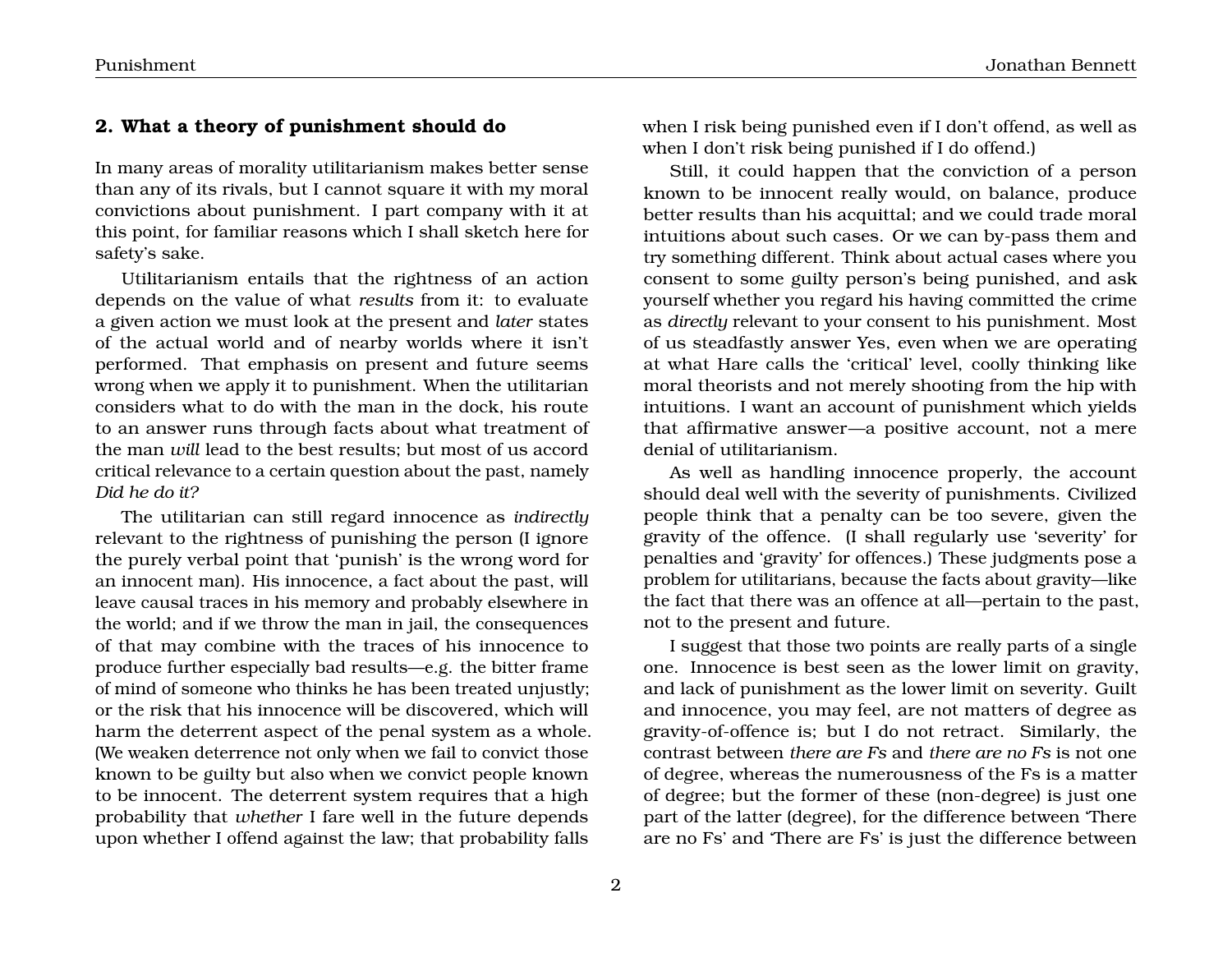'The number of Fs = 0' and 'The number of Fs > 0'. Likewise, I suggest, the difference between 'He is guilty' and 'He is innocent' is that between 'The gravity of his offense = 0' and 'The gravity of his offense > 0'; and similarly for severity of punishments. None of my main points will depend on this, however.

A utilitarian can say that his standards do not justify ferocious punishments, because the hurt they would bring to the convict and others is not offset by any good they would bring to society as a whole. But that may be whistling in the dark. Despite the experience of 19th century England, I know of no evidence that sound consequential reasoning will *in general* reject punishments that offend our moral sensibilities. Various horrible penalties might have an over-all good effect, through deterrence, but most of us are not willing to listen. We have a robust and free-standing concept of a penalty's being too severe for a given offence. The utilitarian cannot let gravity bear directly and immediately on severity.

This holds not only for utilitarianism but also for some other brands of consequentialism. Braithwaite and Pettit (1990), who look to punishment for a good they call 'dominion', are as vulnerable here as is utilitarianism (thus Montague 1995: 104–7). I shall return to consequentialism in section 4.

## **3. Desert theory**

I want, then, an over-all account of the morality of punishment which does make guilt or innocence immediately relevant to whether, and how severely, someone should be punished. You may think: 'A person who has not offended does not *deserve* to be punished; one who has offended only mildly does not *deserve* to be punished severely. There's the account you were looking for. Utilitarianism goes wrong by omitting the concept of desert.' I agree with the first part

of that, but I cannot see it as solving my problem. To say that offenders deserve to be punished is to imply that their guilt is a reason—a direct, immediate reason—why it is all right to punish them. I agree with that much; but this is the judgment that was to be explained or justified; it cannot serve as the explanation or justification.

The word 'desert' and its cognates are used far beyond the bounds of punishment and reward.(For useful forays into its other territory see Feldman 1995 and Cupitt 1996.) Its friends might be expected to have some account of the entire genus *desert* which, combined with a differentia and with some general moral principles, yields conclusions about how desert relates to punishment. But I nothing like this seems ever to have been attempted. George Sher (1987) has faced up to the breadth and variousness of the contexts in which we employ 'desert', and has acknowledged that 'the diversity of desert's normative sources threatens the notion with disintegration' (p. 21). He offers to meet the threat:

> Given the diversity of its normative sources, in what sense, if any, is desert a *single* concept at all?. . . I shall argue that the concept does have an important unity, but that this unity exists not at the level of moral principles and values, but at the deeper level of conception of the person. As diverse as the relevant principles and values are, they share a common vision of what, in the end, we are. (p. 150)

The unity for which Sher argues is a major theme in his book. He summarizes it here:

> Desert-claims, though grounded in diverse moral principles, are nevertheless unified by the fact that they all presuppose a single conception of the self. On that conception, persons are both constituted by their preferences and abilities and extended over time. (p. 169)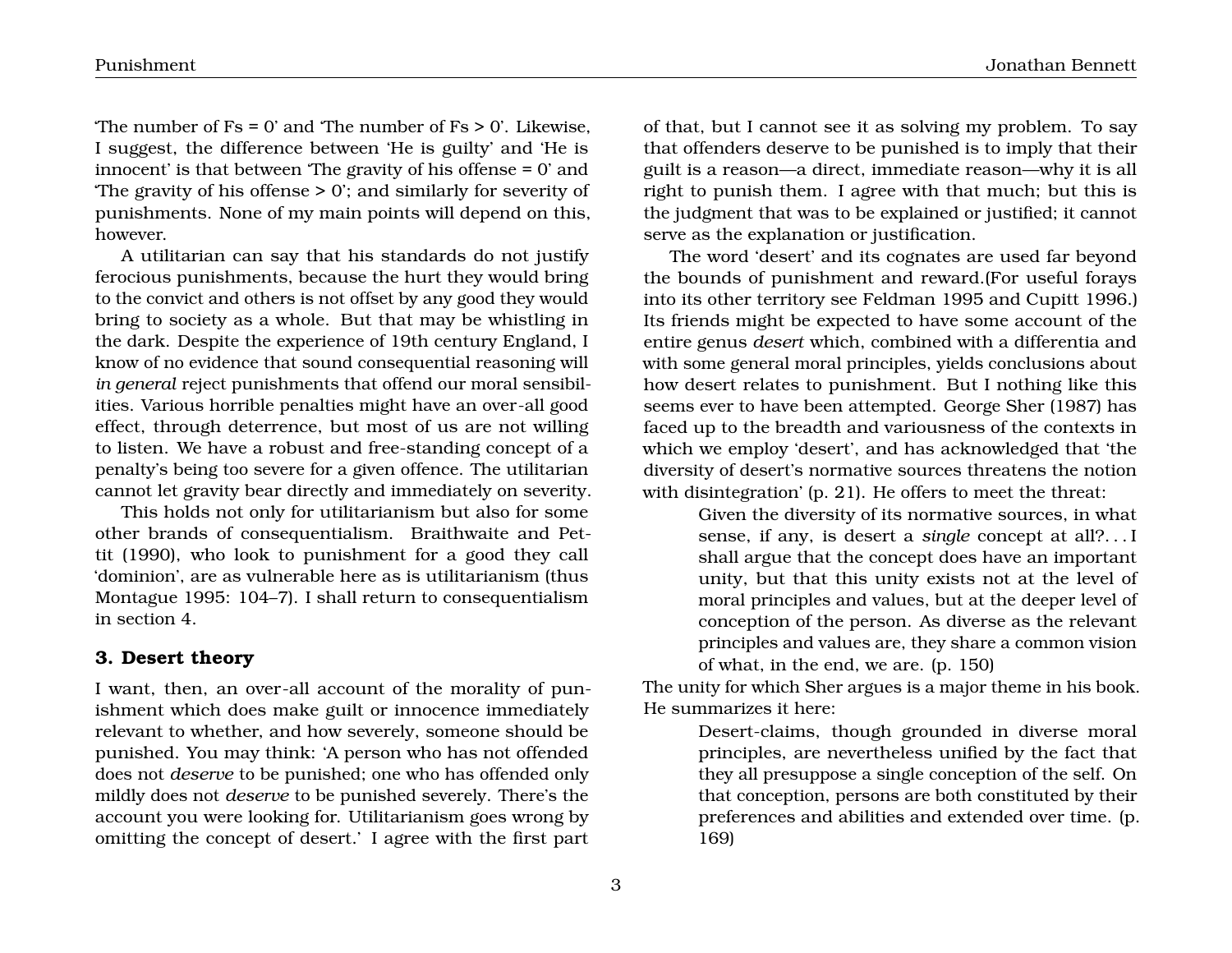I respect Sher's work on this topic, but I do not think he would claim to have provided for the term 'desert' the kind of conceptual unity needed for it to play the part I have demanded of it.

Desert theorists have to consider whether someone's deserving punishment makes it obligatory, or merely *permissible*, to punish him. They are divided on this, but this being a striking mark of the theoretical poverty of the concept of desert—nobody has significantly argued for either answer to the question. Stands are taken, presumably on the basis moral intuitions, but the concept of desert does no service on either side.

The answer 'When deserved, punishment is obligatory' implies that *sometimes it is right to punish someone against utility*. By this I mean that sometimes it is right to punish someone with a certain degree of severity even though better over-all consequences (however evaluated) would be achieved by punishing him less or not at all.

Some philosophers seem to find it obvious that desert does not merely allow but requires punishment. Thus Sher: 'It is central to our beliefs about desert that a person may deserve reward or punishment (and, hence, that he *ceteris paribus* ought to receive it) even if his receiving it will not maximize overall utility' (p. 12). (See also Moore 1903: 214, and Brock 1973: 267.) Yet Honderich (1976: 143) wrote: 'There no longer are defenders of the traditional retribution theory, or at least of the version that we are obliged rather than permitted to punish offenders because they deserve it.' Walker (1999: 601) agrees: 'What can fairly be called "modern retributivism" has abandoned the Kantian notion of an obligation to punish, and substituted a mere right to punish. . . Modern retributivists. . . insist. . . that while disproportionate leniency is permissible, disproportionate severity is not.'

I applaud the moral opinion that we should never punish against utility, but I want an account of punishment containing that as a theorem rather than as a mere intuitive add-on.

The only version of desert theory that has any chance of providing this, I think, is the one that equates someone's deserving punishment with his losing some of his rights—not to be put in prison, not to be fined, and so on. An adherent of this position can *argue* to the conclusion that punishment is optional rather than mandatory, starting from the premiss widely accepted among rights theorists—that for you to have a right is for others to be required not to treat you in certain ways. From this it follows that your losing a right is others' losing a requirement, thus gaining what in moral philosophy we call a permission. This account yields the theorem that guilt makes punishment permissible and does not make it mandatory.

That would be impressive if the concept of *rights* were independently serviceable in this area of moral theory; but I do not think that it is. Its best chance of success is in connection with the severity of penalties, and when I reach that topic in section 10 I shall argue that in that regard the rights concept fails. Without some such success—that is, without a more general theory about how rights relate to punishment—nothing is *explained* in the statement that punishment is only optional rather than mandatory because it comes into play through someone's loss of rights.

I shall offer an abstract theory of punishment, purporting to ground the general principles that determine who should be punished and how severely. It agrees with desert theorists that utilitarianism is wrong about the relevance of whether and how severely the person has offended, yet comes nearer to utilitarianism than to any other well known moral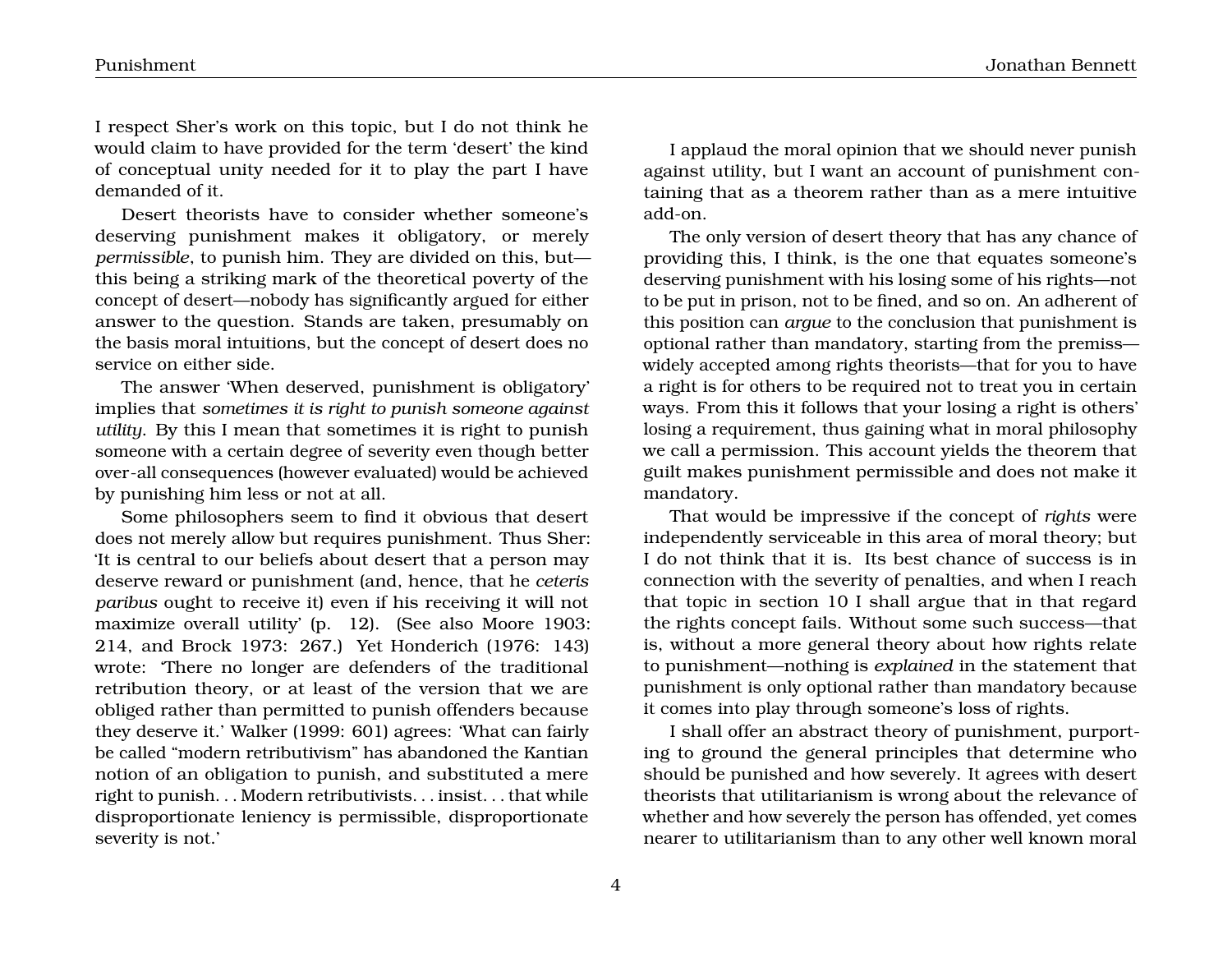theory. I shall argue that a rather small departure from utilitarianism, when added to other true things, enables one to generate all the commonly and deeply held views about penal justice—thus drawing right-wing conclusions from left-wing premises.

## **4. Consequentialism**

I have played off utilitarianism against desert theory, complaining that the latter is not really a theory. You may think that in this intellectual drama there are too few players, and that I have snubbed consequentialism—a genus of which utilitarianism is just one species. According to consequentialism, the rightness of my  $\phi$ ing now depends exclusively upon whether my  $\phi$ ing will produce over-all better states of affairs—a better world—than would ensue from my acting in any other way. One might think that the value of the world that results from my acting in a certain way now supervenes on facts about the future—ones that lie causally and temporally downstream from my action. But that is not always so, as I now explain, thereby adding strength to the objection I have supposed you to be making.<sup>1</sup>

A consequentialist may value diachronic states of affairs ones that pertain to a period of time—for example holding that the value of a composer's completing his symphony today is increased by his having worked hard on it for the past year. Such a consequentialist must hold that the rightness of my φing now depends in part on facts about the past. He attaches value to (let us say) the obtaining of A followed an hour later by B. I am wondering whether to  $\phi$ now, believing that my  $\phi$ ing now would make B obtain thirty minutes hence. For our consequentialist, the question of whether I ought to  $\phi$  now can depend in part on whether A was the case thirty minutes ago. His judgments on behaviour at a given time, in short, do not depend purely upon facts about possible futures; and they do not fall under the axe of my criticism of utilitarianism.

For our consequentialist, the value of is being the case that A-and-then-B is not the simple sum of the value of its being the case that A and the value of its being the case that B. When in this section I write about attaching value to a diachronic state of affairs, I mean a value that it has holistically, not by summing the values of its temporal parts.

A consequentialist who values some diachronic states of affairs (understood in the holistic manner just explained) must sometimes look backward in time, as well as forward, to judge how someone should behave now. There is no denying this, nor can I brush this sort of consequentialism aside as rare, peculiar, or idiosyncratic—for it is none of those.

One reason some moralists have for accepting a species of consequentialism other than utilitarianism is that they value distributional fairness; and it would be an odd thinker who valued fairness in a synchronic manner but not diachronically. Theodora and Belisarius are both in pain, and I could help her by  $\phi$ ing, or him by  $\psi$ ing, but not both. That her suffering is worse is a reason for  $\phi$ ing, as a matter of synchronic fairness; that his suffering has been going on for much longer is a reason for  $\psi$ ing, as a matter of diachronic fairness. One could hardly be moved by the former consideration and not by the latter.

Another reason a moralist might have for deviating from utilitarianism, strictly so-called, is that he too values the having of true beliefs—not merely the pleasure or satisfaction of thinking one's beliefs are true, but their actually being so. Now, I can by  $\phi$ ing bring it about that Theodora believes that

<sup>1</sup> In this section I develop ideas that came to me years ago from Frances Howard-Snyder. Although she convinced me back then, I was all set to slide over them in the present paper until she read a draft and gave a tug on the reins.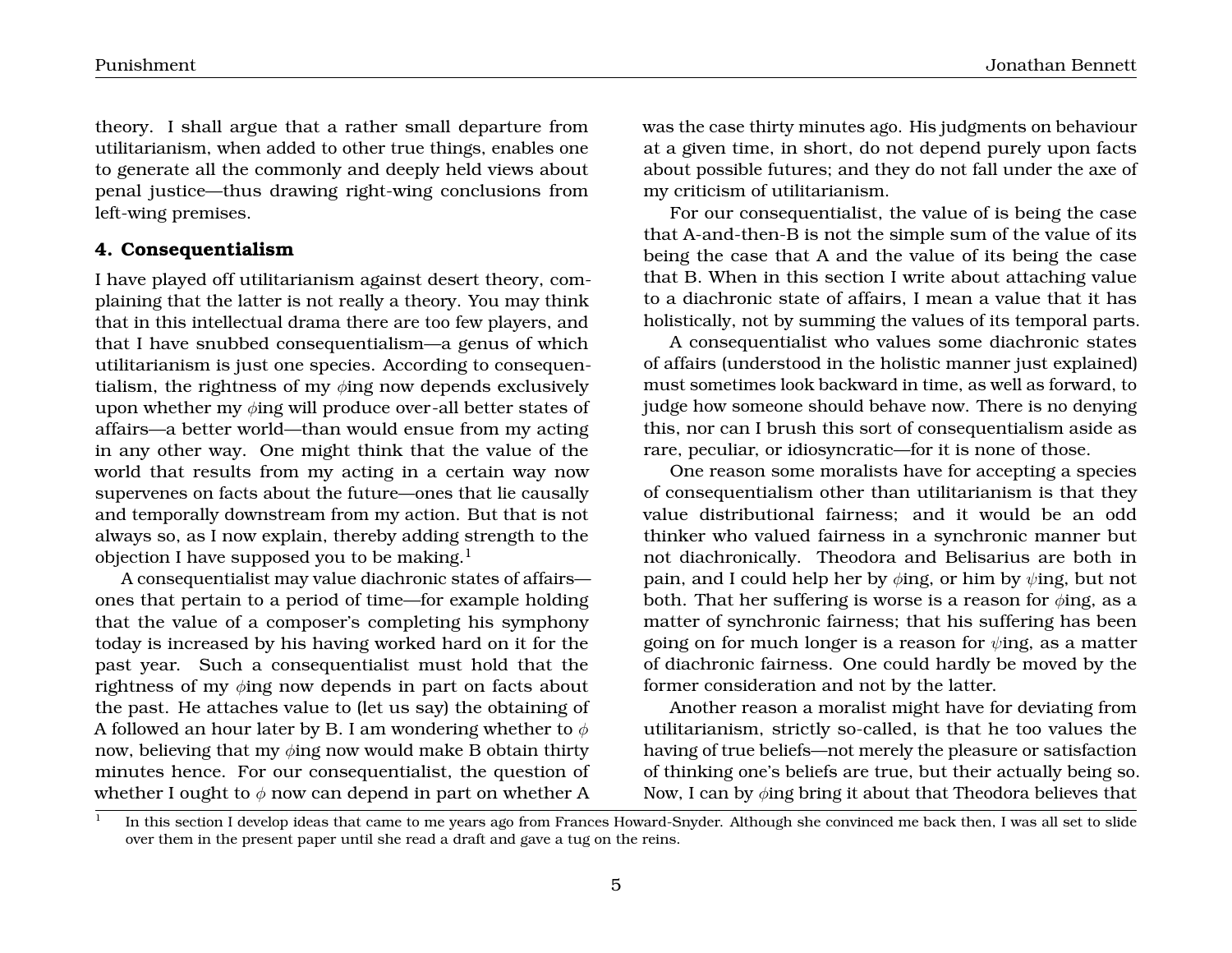her cousin got married in Sicily last month; and if (but only if) that belief is true, our moralist regards Theodora's having it as a good state of affairs. For this consequentialist, then, whether it is right for me to  $\phi$  now may depend in part upon whether a certain event occurred last month in Sicily—so that judging my behaviour requires looking to the past. It would be morally weird to evade this result by valuing true beliefs about the present and future but not about the past.

As for the truth of beliefs, so also for the satisfaction of desires. Belisarius wants to meet his father. This can be understood internally, as valuing his meeting someone whom he *firmly and durably believes to be* his father—that being something a utilitarianism might value. But some moralists of a consequentialist stripe value the actual satisfaction of the desire that Belisarius actually has, which is to meet the person who *is* his father. Suppose that I am now so placed that by  $\phi$ ing I can cause Belisarius to believe that the man he is now talking to is his father; the moralists we are now considering will have to hold that the rightness of my acting in this way may depend in part on whether that man begot Belisarius at some time in the past.

Fairness in distribution, truth of beliefs, satisfaction of desires: those are some of the values that might induce a moralist to opt for some species of consequentialism other than utilitarianism; and each implies that moral judgments on behaviour must sometimes look back as well as forwards. Indeed, it seems to me that utilitarianism may be the only stable and respectable form of consequentialism that does not value diachronic states of affairs and is therefore able to judge behaviour without looking backward.

What I have to worry about, however, is not

any consequentialist who holds that moral judgment on behaviour may depend directly on facts about the past,

but rather

Any consequentialist who holds that moral judgment on punitive behaviour depends directly on facts about past offences.

Suppose we are confronted by one such. He says: 'A state of affairs in which suffering comes to someone who has previous committed a crime is, *ceteris paribus*, better than one in which suffering comes to someone who has not committed a crime.' I ask him 'Why?' He may answer: 'Because in the former case the suffering is deserved.' If he says this, my remarks in section 3 apply to him too. I usually think of desert theorists as belonging to the 'deontological' camp, using the language of its being *wrong* to punish the innocent, rather than as consequentialists who will speak of the *badness* of states of affairs in which innocent people are punished. But for present purposes, that difference does not matter. Either way, my point stands that nobody seems to have put any stuffing into the term 'desert', so that invoking it will help to explain and justify what is going on when we connect punishment with guilt.

Our consequentialist might instead say—as I think Moore would—that it is just a *basic* value fact that a state of affairs in which someone suffers would be better if he had previously committed a crime. I cannot accuse this person of pretending to explain what he does not explain. I do say that he treats as basic, and thus inexplicable, something for which I shall offer an explanation.

From now on, I shall use 'utilitarian' and its cognates to cover every morality in which the rightness of punitive behaviour depends upon the value of the resultant states of affairs, with the convict's degree of guilt not counting directly as an element in any such state of affairs.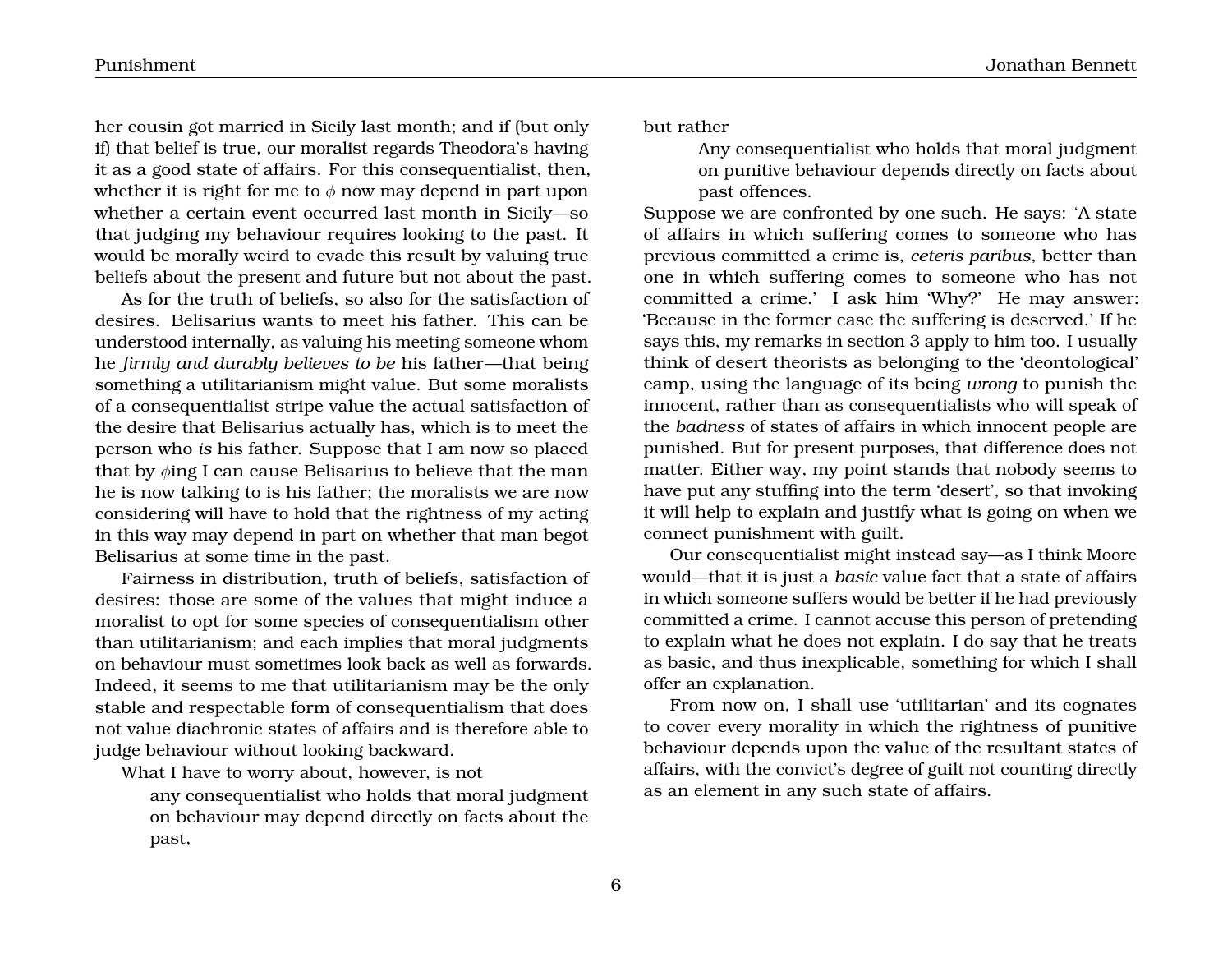### **5. Reactive attitudes**

The core of the theory that I shall offer comes from work in which P. F. Strawson (1962) introduces the concept of a reactive attitude. That is an attitude towards a person, in which the chief ingredient is a certain kind of feeling. I cannot define the kind, but I shall try to fix it with help from some contrasts. Consider first these three:

- **(1)** You are hit and damaged by a branch that falls from a tree in a high wind.
- **(2)** Someone innocently turns on his radio transmitter, which happens to trigger your garage door so that it unexpectedly closes and hurts you.
- **(3)** Someone deliberately punches you in the face.

Anger and resentment may be appropriate in **(3)**, where your misfortune came from another person's bad attitude towards you. They are not appropriate in **(2)**, where there is a person but no attitude, or in **(1)** where there is not even a person. Now look at another trio:

- **(1)** You stumble across some treasure that the law allows you to keep.
- **(2)** A beggar persuades you to give him a dollar in exchange for a lottery ticket; it turns out to be the winning ticket, making you rich.
- **(3)** A loved and loving grandparent bequeaths a fortune to you.

Here again, **(3)** is a fit subject of gratitude; but **(2)** is not because no beneficent attitude was involved, and **(1)** is not because in that case there is no other person.

Strawson contrasts the likes of resentment and gratitude with what he calls 'the objective attitude'. If you adopt the objective attitude towards the person who punches you, that may lead you to study his pathology, to consider why he acted like that, and to plan how to reduce the chances

that he will do it again. You could also coldly adopt the objective attitude with respect to the bequest from your grandfather, perhaps wanting to understand its psychology so as to improve the chances of getting an inheritance from your other grandfather as well.

The utilitarian account of punishment says that our penal conduct should be framed by objectivity of attitude, the primary question always being 'How should we handle this person so as to. . .

. . . reduce the chances of his offending in future?'

. . . reduce the chance of others' offending similarly?'

. . . mitigate the suffering of the victims?'

or the like. In my own thinking about punishment, I focus mainly on the first of those; but none of my main claims depends on that.

All utilitarian thinking is framed by objectivity of attitude, and thus shoves aside the reactive attitudes. I say 'shoves aside' because the two kinds of attitude will not mix. Feelings such as those of resentment and gratitude do not easily cohabit with a concern to study the subject's behaviour patterns and plan one's own behaviour in the light of them. Strawson notes that one can often dispel a hostile reactive feeling by cultivating objectivity of attitude towards the offender, e.g. dispelling indignation by viewing him as 'a case'. (As that suggests, objectivity of attitude does not have to generate inquiry into causes and so on. It may instead consist merely in *thinking* of the offender as 'a case'—of him as a natural object and of his actions as natural events with knowable causes.) The immiscibility could work the other way: my renewed surge of angry resentment at how he had damaged me drowned my nascent attempt to understand why he behaved as he did.

This is a conflict between two attitudes of mind, not between two propositions. In an earlier writing on this topic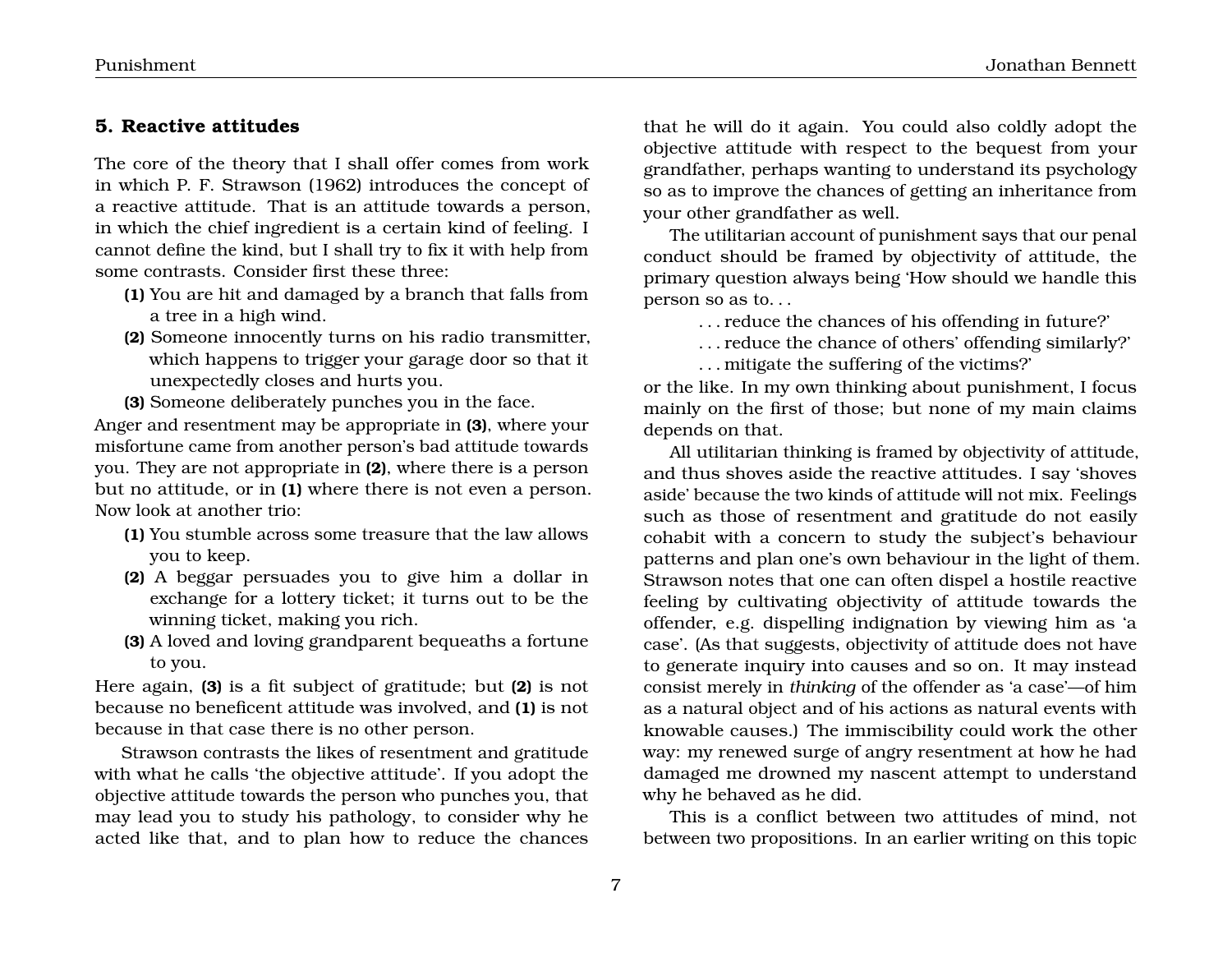(Bennett 1980) I tried and failed to explain this fact that objectivity and reactivity won't combine in a single mind at one time. I also tried to induce Strawson to have a shot at explaining this, and failed in that too. But there can be no doubt that the two *won't* combine, and anyone who understands Strawson's paper will see this as a conflict between two attitudes of mind, not between two propositions.

If it were a propositional conflict, it would be something like this: *In adopting the objective attitude towards Agent in respect of his φing, I affirm that Agent is a natural object and that his* φ*ing was a natural event. In resenting his* φ*ing I deny those propositions*. If that were right, then combining the two attitudes would be assenting to a contradiction. But things stand quite otherwise. Objectivity of attitude involves a willingness to view a person's action as a natural event in the history of a natural object, but it does not imply any refutable proposition about the person or the action. *Whatever* I believe about some action of yours, I can adopt the objective, inquiring attitude towards it. Even if I think that some of its aspects or causes or sources ('noumenal freedom', perhaps) lie beyond the reach of empirical discovery, I may still want to know *what* aspects of your action lie within nature, *how far* its non-natural aspects extend. In addressing that question, I adopt the objective attitude. There is *nothing* towards which objectivity is factually inappropriate, in the way that fear is inappropriate towards what is not dangerous, and pity towards what is not unfortunate.

If I resent something you have done, on the other hand, I do in a fashion commit myself to some propositions about you and your action, but those commitments do not explain the conflict between reactive and objective attitudes: my resentment does not imply a denial of the almost empty proposition that you can be viewed or approached as a natural object. But the commitments exist all the same. It is plainly, simply, objectively wrong or inappropriate for me to resent your  $\phi$ ing if:

- **(1)** your  $\phi$ ing was not in any way adverse to me, or
- **(2)** your φing resulted from unavoidable ignorance or error, or
- **(3)** you φed because you are a baby, or
- **(4)** you  $\phi$ ed because you are seriously mentally ill, or...

and so on. One *can* feel resentment in one of those cases: I once saw a grown man lose his temper with a stack of chairs. But we all judge it to be incorrect, improper, stupidly inappropriate, immature, to permit oneself a reactive attitude in cases of the sort I have listed. Why?

The answer has two parts. If I resent your  $\phi$ ing, that ought to be because I object to the attitude that your  $\phi$ ing shows you to have taken towards me—I resent your having been mean, hostile or indifferent to my welfare. That explains items **(1)** and **(2)** in my list. Next, it would be stupid for me to care in this way about your attitude towards me unless I saw myself as actually or possibly standing in a level reciprocating adult relationship with you. That explains items **(3)** and **(4)** in the list. A full defence of these two claims would probably bring in conceptual analysis, normative ethics and human psychology; I shall not go into all that now, and indeed I am not sure how to.

Even when reactivity would not be stupidly inappropriate in any of the ways I have described, it might be predictably *counter-productive*. Most of us would agree, indeed, that for consequential reasons reactive attitudes should be excluded from certain classes of relationship—for example, that between a psychotherapist and his client. The therapist may of course properly have many feelings towards the client—affection, sympathy, pity and so on—but mischief will ensue if he enters the area in which resentment and gratitude flourish. I mention this partly so as to distinguish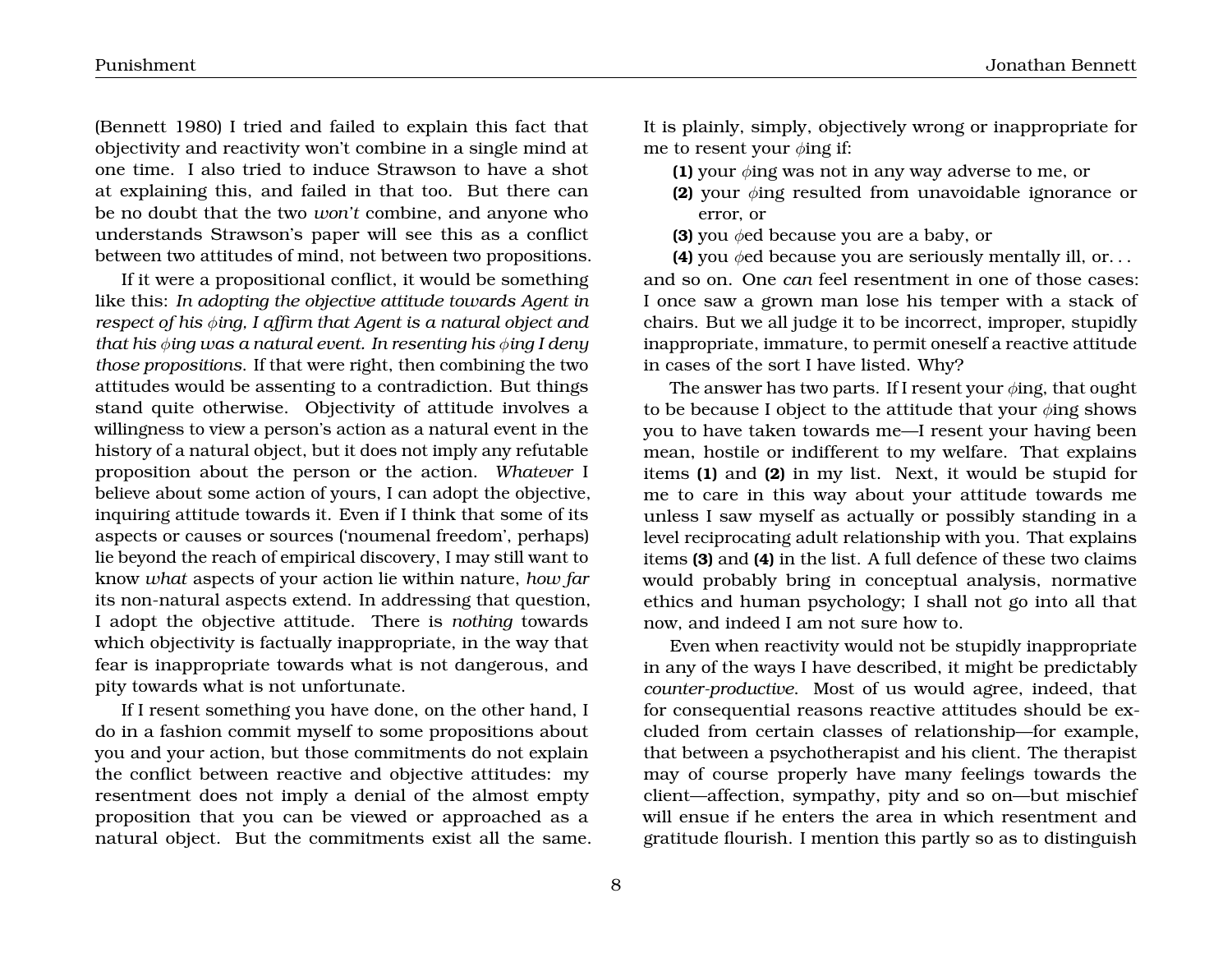it from the other list of factors that make reactivity inappropriate: resentment's being objectively wrong—stupidly inappropriate, plainly immature—is not the same as its being merely unwise and counter-productive.

Summing up: objectivity of attitude is never inappropriate in the light of the facts; reactivity of attitude can be made inappropriate by facts about inadvertence, unavoidable ignorance, mental incompetence, or the like. In other words: *objectivity is always permissible and sometimes required; reactivity is sometimes permissible and never required.* Let me emphasize that last point. Nothing of this form is true:

> If. . . , then one ought to be indignant (grateful, resentful, etc.).

Strawson says that we 'sometimes' have the option of dispelling a reactive feeling by cultivating thorough objectivity towards a person; I say that we always have that option, and that it can never be factually wrong to regard someone as 'a case', viewing him in a spirit of inquiry as a natural object. Whether you do so—indeed, whether you are psychologically able to do so—in a particular case may depend on your personal style or your mood of the moment.

# **6. Reactivity, blame and freedom**

Strawson offers the concept of resentment—or more generally of some negative reactive attitude—as the fundamental reality underlying *blame* and what goes with it, including punishment. Strawson can allow some truth-valued content to the proposition that someone is to blame for  $\phi$ ing; the statement that he is to blame, or that he deserves punishment, is just *false* in a case where reactivity is stupidly inappropriate. But propositional content goes no further than that. It may be a sheer matter of fact that *he is not objectively not to blame*—it would not be stupidly inappropriate to blame him—but no further matter of fact requires us to blame him. Given that

we are morally entitled to blame him, whether we do so is up to us; because in these cases whether we adopt a reactive attitude is up to us; the facts cannot take us by the throat and insist that we feel resentful or indignant, that is, insist that we blame. In calling this 'up to us' I do not mean that we will always be psychologically free to go either way. Sometimes angry resentment cannot be stilled; sometimes gratitude cannot be commanded. These, however, are psychological impediments, stemming from the character or the momentary mood of the person who has them. They are not recognitions of objective blameworthiness or the like.

In this account of Strawson's, feelings are central, and are not tied systematically to any propositions about their objects. My indignation at what you have done is not a perception of your objective blameworthiness, nor is it demanded of me by any such perception. It expresses my emotional make-up, rather than reflecting my ability to recognize a blameworthy person when I see one. When we have coolly assembled all the facts about the person and his action, we seem not to have found anything which entails that he is blameable for what he did. Philosophers have tried to repair this gap by introducing a concept of freedom or accountability or blameworthiness, with this understood as an elusive further *fact* about the offender, a fact which has a special power to entitle or require us to blame him for what he did. Strawson offers an alternative to this sterile approach. Instead of seeking to fill the gap with facts which might justify the adoption of reactive attitudes, Strawson says, 'it is just these attitudes themselves which fill the gap' (p. 23).

Strawson's account—he claims—provides a basis for an understanding 'of what we mean, i.e. of *all* we mean, when, speaking the language of morals, we speak of desert, responsibility, guilt, condemnation, and justice' (ibid.). That may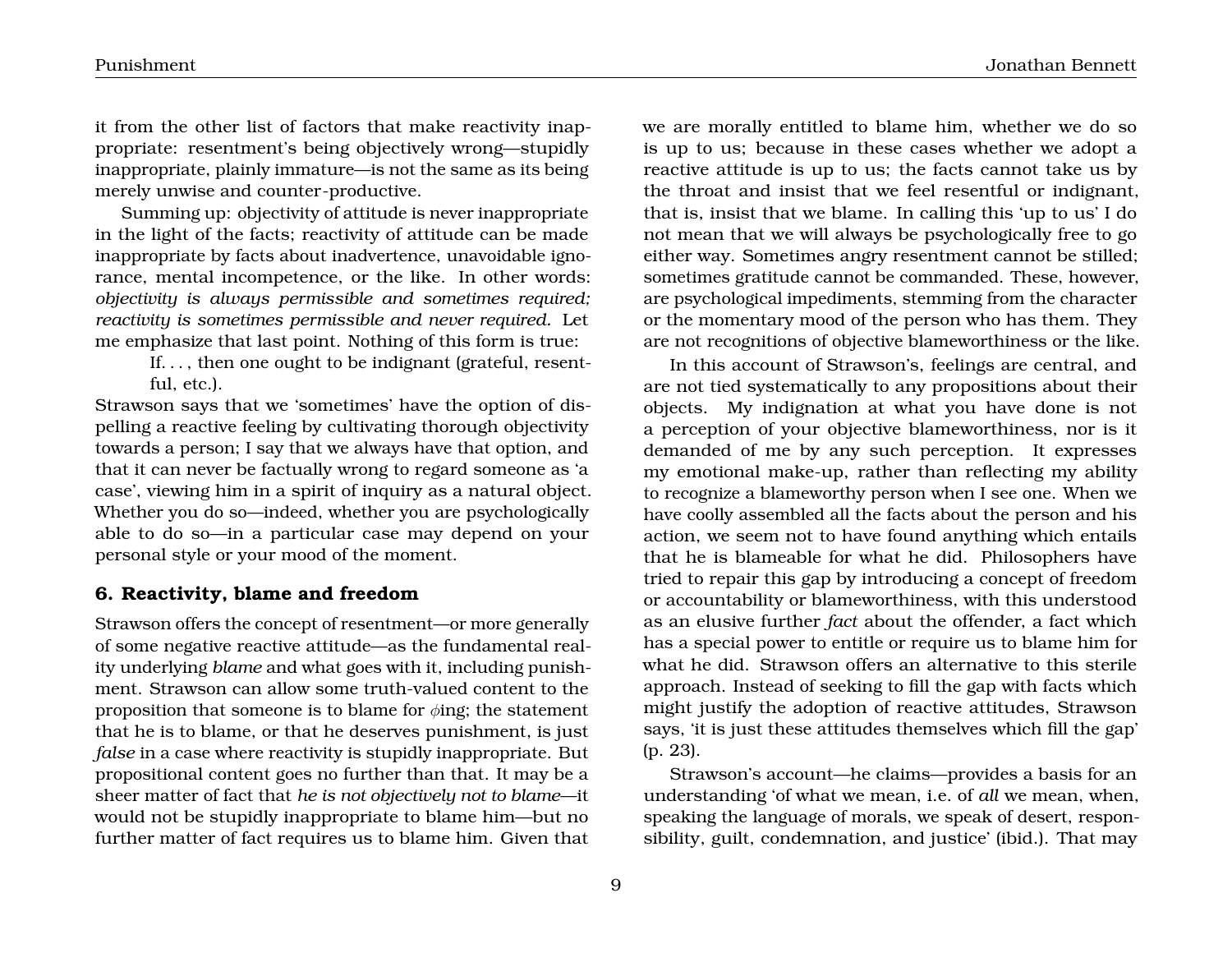be a little too strong, because our ordinary thoughts about these matters may contain muddles and mistakes which Strawson filters out. His account does, however, provide for every *coherent* element in what we mean.

Strawson uses these materials in a brilliantly successful treatment of the age-old problem about freedom and determinism. Although this lies outside my present topic, I shall stay with it for a few moments, to help give a feel for the materials. I shall adapt it to explain a famous impasse involving the concept of moral accountability. Strawson does not explicitly present this, but it arises naturally out of his materials.

In well known ways, determinism can be made to seem incompatible with freedom, responsibility, moral accountability or the like. As we attend in detail to some story about what caused Agent to act in a certain way, so that his acting thus increasingly strikes us as inevitable, our sense of him as possibly to blame for his behavior becomes enfeebled. On the other side, if we view Agent's action as *not* deterministically caused, so that the totality of its causal antecedents did not settle whether he would act thus rather than so, his acting thus increasingly strikes as random, a matter of luck, and our sense of him as possibly to blame for his behavior is again weakened.

On one side of the literature on this impasse we find things like this: 'Moral accountability conflicts only with certain kinds of deterministic causation; and the procedure in which accountability is made to seem threatened by determinism as such is a trick, in which all causes are represented as though they were of those special kinds.' That is not a quotation, but this is: 'We have here...a persistent, an age-long deadlock due solely to the indisposition of the human mind to look closely into the meaning of its terms' (Miller 1934: 107). On the other side we find

this: 'The procedure in which accountability is made to seem threatened by indeterminism is a trick, a pretence that we must choose between deterministic event-causation and randomness. The procedure loses its force once we get hold of the idea that Agent himself, and not any antecedent event, caused Agent's action.' None of this gets to the bottom of the matter, I submit. In the impasse where determinism seems to threaten accountability and indeterminism seems to do likewise, more is going on than mere trickery. To many who walk these paths, it feels as though we have hit something deep and immovable; the hope that conceptual sorting out will remove it, showing us what avoidable error of thought we have been led into, reflects an undue optimism about the powers of conceptual analysis.

Some philosophers have thought that the impasse shows our concept of moral accountability is self-contradictory or unsatisfiable. This might be correct; I do not hold on principle that everything must be all right with our conceptual scheme. But that cannot be the whole story. If we have a logically unsatisfiable concept of accountability, it will be because we are pulled two ways; and we should ask what did the pulling. Strawson's work could enable us to answer that question; it could let us strengthen and complete the inconsistent-concept diagnosis of the impasse, by explaining what led us into that conceptual mishap. I shall present it, however, as doing something different, namely explaining the impasse without supposing any inconsistent concept to be involved. It matters little which of these we adopt.

The Strawsonian explanation for the impasse goes as follows. When we contemplate Agent's action as the upshot of deterministic causes, we adopt an objective attitude towards him; our frame of mind encourages questions like 'What do we have here? How did this come about?' which naturally goes with the question 'How can we lessen (or increase)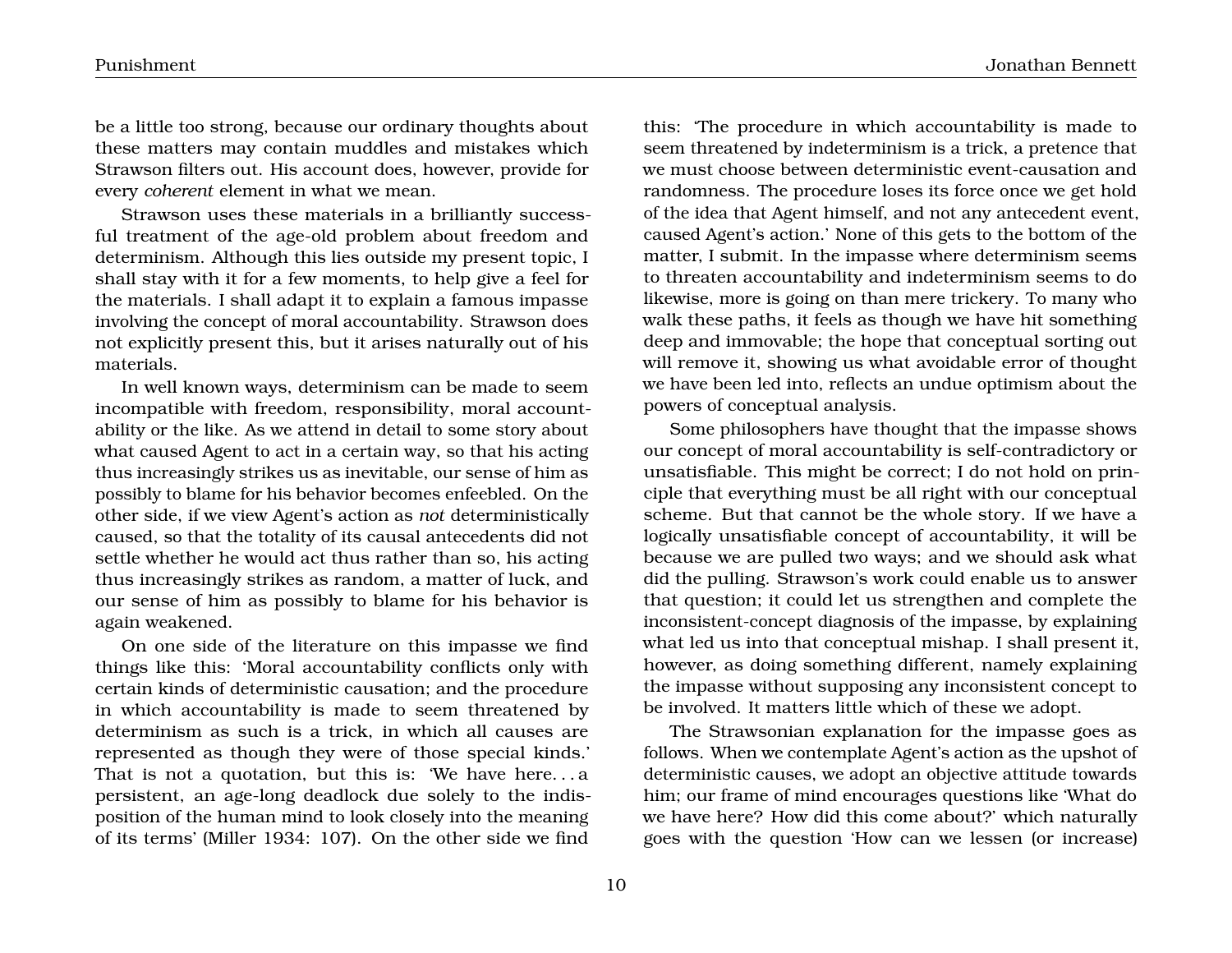the chance that this will happen again?' That objectivity of attitude *dispels* reactive feelings, and their disappearance presents itself to us as the judgment that the person is not morally accountable.

When instead we contemplate Agent's action as not arising inevitably from antecedent events, we again adopt an objective attitude towards him; we are again in the 'What do we have here?' frame of mind; and so again we are pushed out of reactive attitudes towards Agent in respect of this action, and we think that this has involved our giving up the judgment that he is morally accountable.

What seemed to be this:

The proposition that P conflicts with the attribution of moral accountability, and so does the proposition that not-P,

from which we might infer that the concept of accountability cannot be satisfied, is really this:

> By actively raising the question 'P or not-P?'—i.e. by thinking objectively about the action—we get into a frame of mind in which we cannot have reactive feelings; and their absence makes us reluctant to describe or treat the person as morally accountable.

Rather than moral accountability's being *logically* inconsistent with each answer to the question, reactive feelings are *psychologically* immiscible with the frame of mind in which the question is asked. The answer does not matter: the objectivity of attitude which frames the question does the real work. Dostoyevsky described it memorably:

> But what can I do if I don't even feel resentment?. . . My anger, in consequence of the damned laws of consciousness, is subject to chemical decomposition. As you look, its object vanishes into thin air, its reasons evaporate, the offender is nowhere to be found, the affront ceases to be an offence and becomes destiny,

something like toothache, for which nobody is to blame. (Dostoevsky 1864: 27)

The affront ceases to be an offence, not because of what you find when you look but just because *you look*.

I now turn away from issues about freedom and accountability to my proper topic, putting Strawson's ideas to work in a theory of punishment—one that will let me derive and explain two moral judgments. **(1)** Severity should be limited by gravity (special case: no punishment for the innocent), this limit being imposed immediately and not as in utilitarianism—through predictions about upshots. **(2)** It is never right to punish an offender in a certain way if over-all better results could be achieved by punishing him less severely or not at all, this being derived from the core of the account and not—as in the milder forms of desert theory—merely tacked on as an intuitively required extra.

## **7. Outline of a theory of punishment**

A defensible penal action does over-all good by means that bring suffering to one person. Not being outright utilitarians, we are not always willing to avail ourselves of opportunities to do this. Suppose that ceremonially hurting one randomly chosen person would be sure—through some mysterious but well-tested mechanism—to reduce the incidence of some really nasty disease. Most of us would be reluctant to go through with the ceremony, even if we judged that that one person's suffering would be less bad than a state of affairs in which the disease is endemic.

Why? We are moved by sympathy for the one person—a fellow-feeling for someone in distress—but sympathy should have a place on the other side of the equation as well. Why does it not? Or why, at any rate, does it function differently there?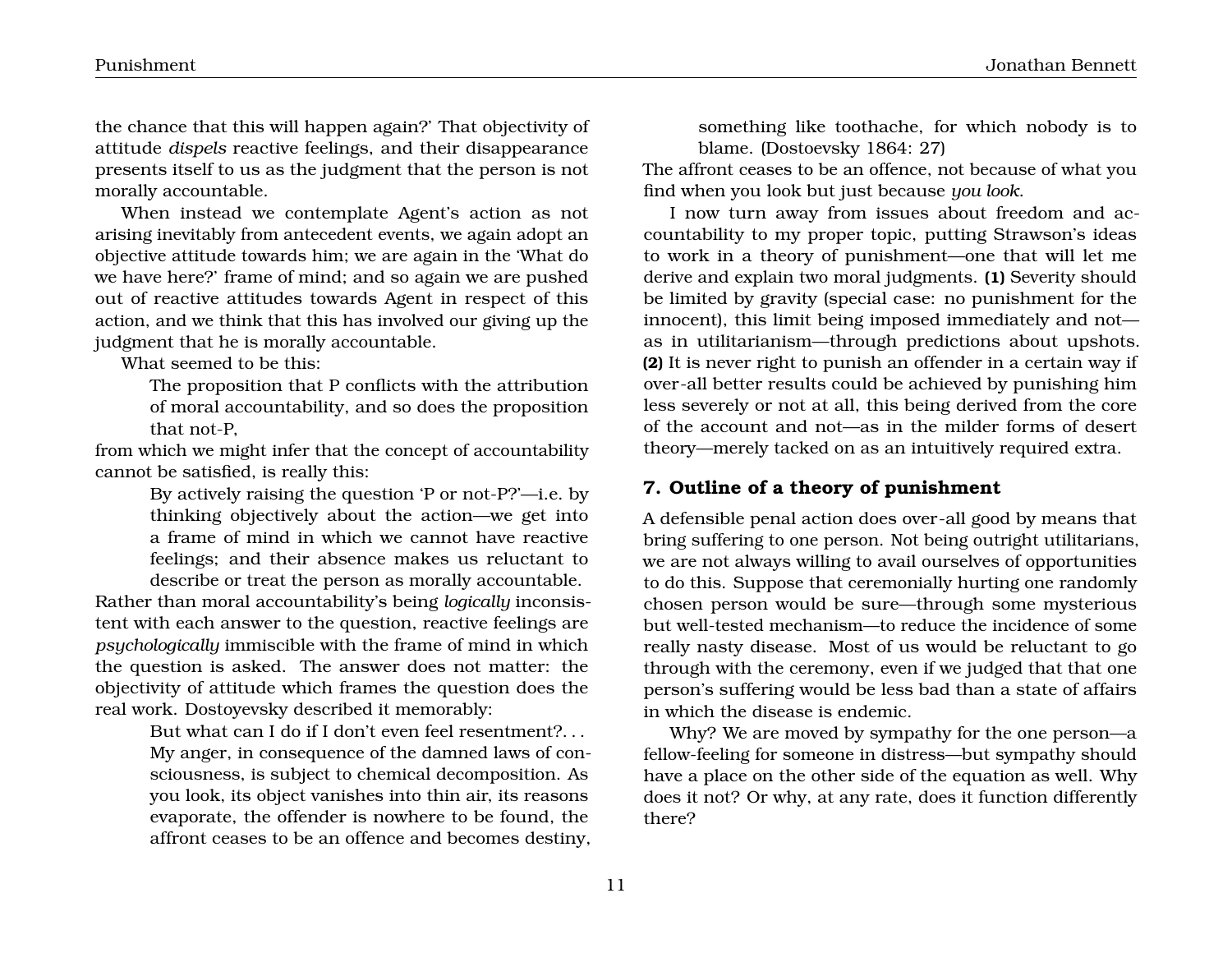Speaking for myself, I am not sure. **(i)** I may be influenced in some perhaps muddled way by issues about probability. The victim will certainly be harmed; the populace in general will only probably be helped. Utilitarianism takes account of such differences: it says that one should always act so as to produce the greatest expectable utility, this being a function of the values of upshots and of their probabilities. Still, perhaps some or all of us tend to shrink from certainly inflicting harm on someone in order to achieve the probability of doing good, wrongly treating certain/probable as an absolute difference of kind rather than a calculable difference of degree. **(ii)** For most of us, I am sure, harm to an identified person outweighs help—or lessened harm—to an unidentified group. Even when punishing a particular criminal will certainly bring benefits, we may be unable to point to any particular people as the beneficiaries. There may indeed *be* no people of whom it is determinately the case that *they* would benefit from this convict's being punished. This seems to affect our moral thinking. We serenely launch building projects in which probably some workers will die; compare that with how we react when a particular child is trapped in a well. **(iii)** The difference between making harm come to the convict and allowing it to come to victims of crime may be swaying us. I have argued that this difference between making and allowing has no basic moral significance, and nobody has yet found anything wrong in those arguments (Bennett 1995: chapters 6 and 7); but perhaps the making/allowing difference does influence us all, even those who see that this has no rational basis. **(iv)** Or perhaps we have scruples about harming people as a means to others' good. That is mostly muddle also, I have argued elsewhere (chapter 11), but it may have force in our thinking for all that.

Anyway, we are in general reluctant to harm one person in the interests of many. That reluctance, whatever its sources, seems unbudgeable, and I shall take it as a given and work on from there. It will play a large, active part in what follows.

Now, *punishing a criminal* should be seen, I submit, as a species of *hurting one person in the interests of many*. The moral or emotional obstacle to doing that is less in this species than throughout the rest of the genus; the fact that the one has committed a crime makes a difference. 'Because criminals deserve punishment', some will say. I agree, but I cannot make attributions of desert *explain* anything. The best answer I can find looks not to our moral principles but rather to an aspect of our nature lying deeper than our moral principles and helping to produce them and—insofar as anything can—to justify them. In blaming a convict for his behaviour, we do not assent to a proposition about him but rather adopt towards him a reactive attitude which Strawson calls 'vicarious resentment', or resentment on behalf of his victims; this essentially involves at least incipient hostility or ill-will towards its object; and this makes us less unwilling for its object—in our case, the convict—to be hurt in the interests of the greater good. We already have indignant, offended or resentful feelings towards him, and these reduce our unwillingness that he should be made to suffer for the general good. Thus Allan Gibbard: 'Anger is punitive' (1990: 139). Thus also Adam Smith: 'Gratitude and resentment. . . are the sentiments which most immediately and directly prompt to reward and to punish. . . That action must. . . surely appear to deserve punishment which everybody who hears of it is angry with, and upon that account rejoices to see punished.'

That underlies the common idea that *it is all right to punish the guilty*. From a starting-point that differs from utilitarianism because it involves a reluctance, in many cases, to do good by inflicting suffering on one person, we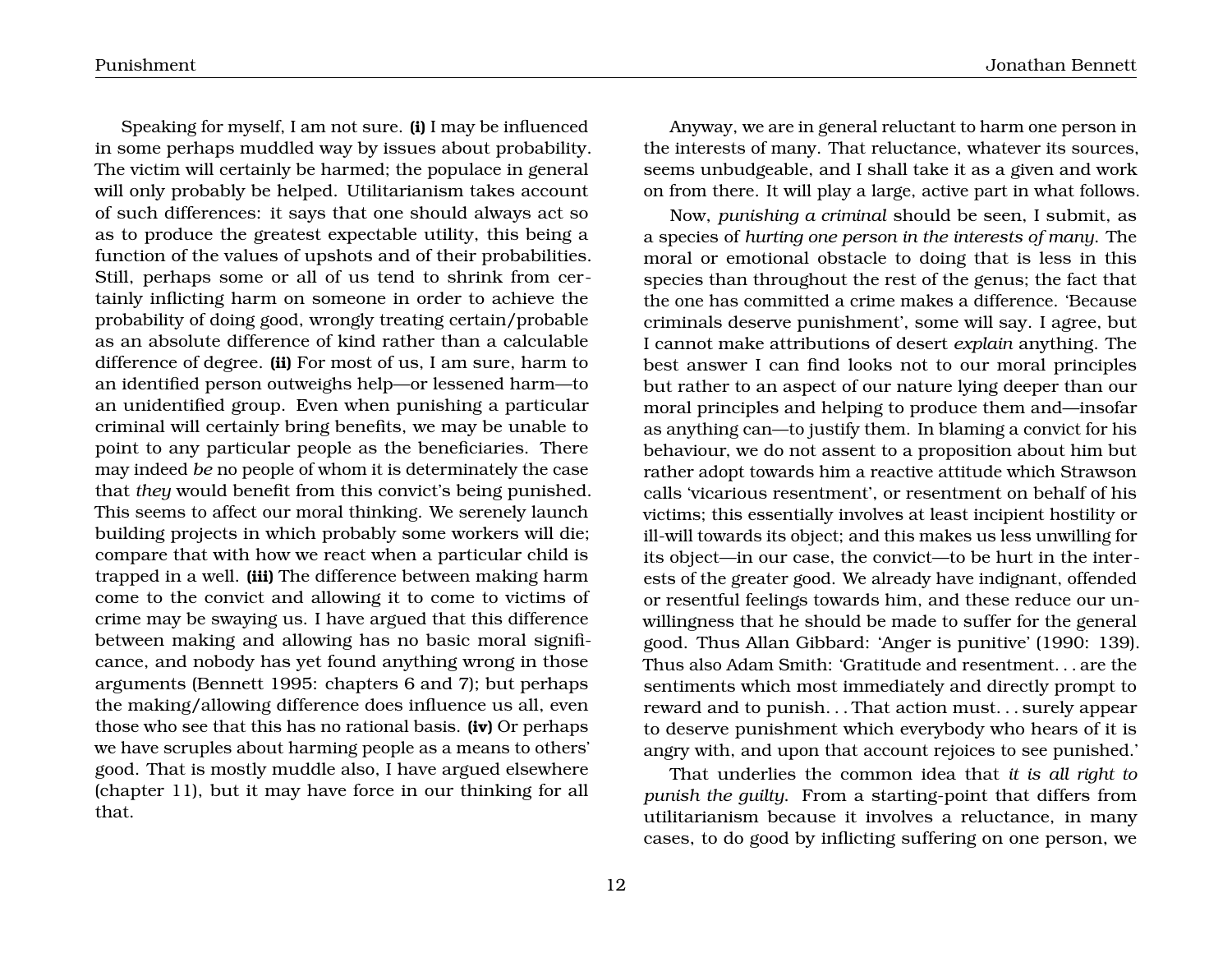introduce resentment and its vicarious analogue, blame, to lessen that reluctance and bring us closer to utilitarianism. It is generally wrong to punish the innocent because the explanation of why it is right to punish *anybody* applies only to the guilty.

At the outset I set two requirements for a decent theory of punishment. One was that it should not morally permit us—let alone require us—to punish someone more harshly than would maximize utility. My account satisfies that, for in it punishment is never in question unless it would do some good. That feature of the account comes from something that is not a mere add-on of my account, but its driving force, namely that punishment is to be engaged in only as a way of doing good. And room is made for this by a basic fact about reactive attitudes, namely that they are sometimes permissible and never required. That secures that nothing in the nature of things can require us to punish someone if considerations of utility go against our doing so.

I also required that the theory should make gravity of offence *directly* relevant to severity of punishment. My Strawsonian account does that too, right out to the end of the scale where innocence is directly a reason for not punishing the person at all. We are initially morally reluctant to punish anyone, and for an innocent person nothing overcomes that reluctance. Similarly, nothing much overcomes it in the case of a mild offender. In this theory of punishment, innocence and degrees of gravity are relevant not only because of the traces they will leave in the future but also directly.

My account contains an openly retributivist element: in it, the willingness to punish someone arises *directly* from the belief that he has committed a crime. Some defenders of retribution have taken pains to prevent it from brushing up against the idea of revenge, which they think would taint it. I have no such scruple. While I do not find it helpful to

describe the crucial reactive attitude as 'vengeful', it certainly has the same human roots as the desire for vengeance. (For a suggestion about how revenge differs from retribution, see Nozick 1981: 366–8. Nozick's depicts retributive punishment (p. 369) as involving a looping communicative tie between punisher and punished, like the one in Grice's account of non-natural meaning; he calls this a 'communicative linking of the wrongdoer with correct values' (p. 379). This merits respect as an ideal for what punishment might be; but it outstrips the basic actual idea of punishment, which I am trying to elucidate.)

Although my account is retributivist, it frames punishment within utilitarian considerations, not allowing any punishment that goes against utility. Sher writes (1987: 74): 'To assert that we can justify punishment only by showing that it brings advantages is to beg the question against retributivism.' Though that is plausible, I have shown it to be false. Griffin writes:

> What would be entirely wrong would be to try to introduce utilitarian reasons into desert. As we have seen, it destroys a response to inject extraneous considerations into it, and utilitarian reasons are extraneous. Authenticity is not merely the best or purest form of responses such as admiration, gratitude, or appreciation; it is the only form. (Griffin 1986: 259)

That looks like a partial list of reactive attitudes, and I suppose that Griffin would include resentment in it (though he does not mention Strawson's work). I agree that one cannot adopt a reactive attitude for a purpose: there cannot be contrived or considered or judicious resentment. But that does not place such a high barrier between punishment and utility as Griffin apparently wants to erect there. Reactive attitudes are essentially spontaneous, adopted without the guidance of a *telos*; but one can—and civilized people do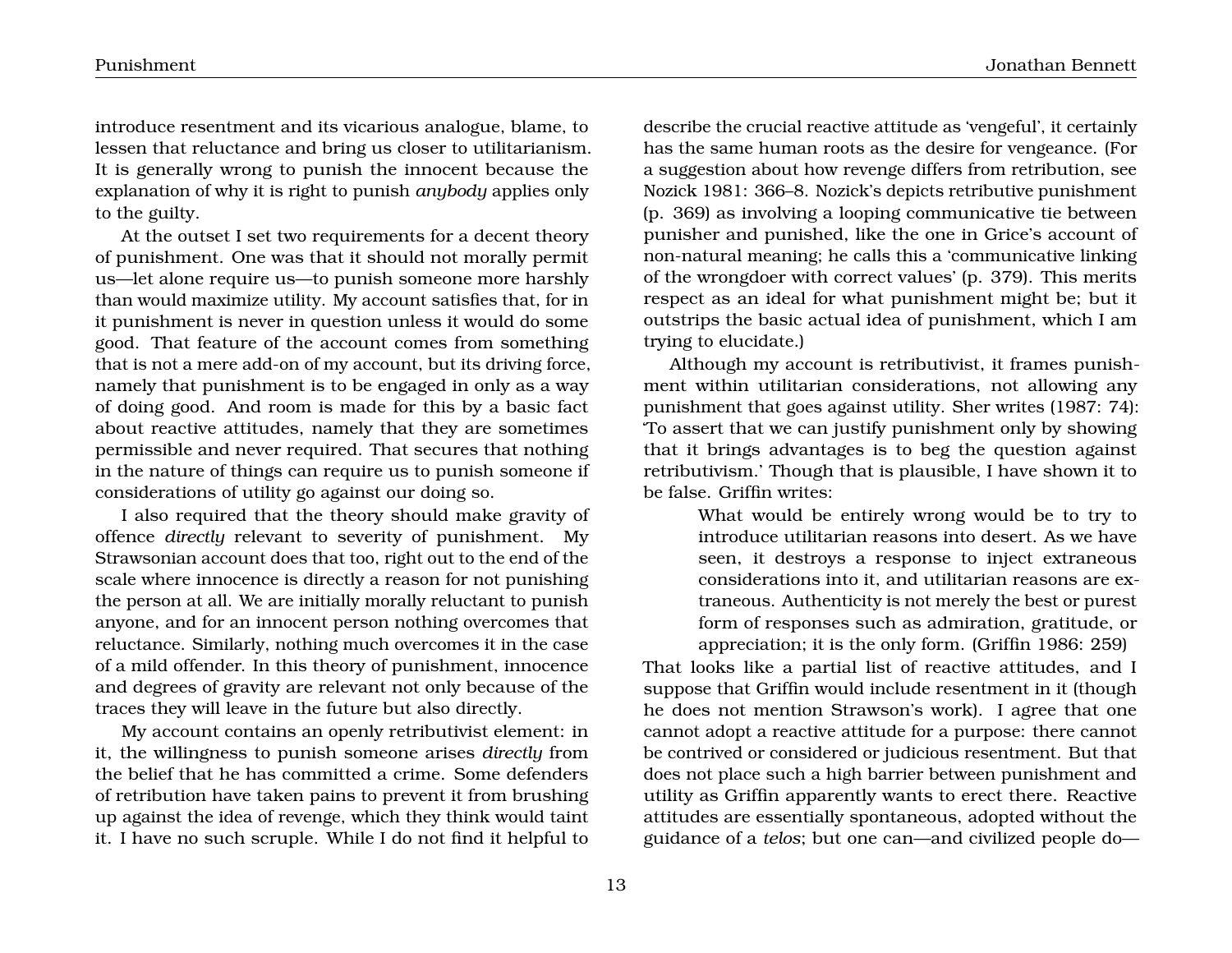have goal-directed policies for delimiting areas of life within which they will deny themselves the luxury of reactivity.

Jonathan Jacobs, as I noted in section 1, apparently denies to utility any role in penal thinking. That is because he cannot see how to relate utility to the retributive core. He makes a persuasive case for the latter's centrality, basing it on vicarious resentment; and argues against trying to reform or civilize that resentment by bringing it under utility constraints. Attempts to do this, he contends, are 'both theoretically unsound and pragmatically fated to fail, because the sentiments which are to be reformed properly resist reformation' (Jacobs 1999: 555; see also 538). That is essentially Griffin's point, and it is correct. But (I repeat) considerations of utility can mark off areas within which the 'sentiments' in question are not to be given free rein; and that is something which they do not—in mature and civilized people—resist. Strawson gives the example of the feelings of a psycho-analyst towards a patient; the patient may say things which are not inherently unsuitable objects of resentment (as is the behavior of a baby), but the analyst can have a policy that in his professional relations with his patients he will forbid himself such attitudes because they are too likely to do harm.

In a more complex way, it is open for us to give play to our generalized vicarious resentment of criminal behavior by endorsing a system of punishment, expressing our resentment in our willingness to put the offender at the disposal of the legal system; while at the same time resolving that this should be enacted only in cases where it has a good enough chance of doing some good. The permissive framework is set by utility; the punishment within that framework expresses our reactive, retributive anger or resentment. Thus, a genuinely retributive element in punishment cohabits with severe utilitarian constraints.

#### **8. The emphasis on system**

Some people on whom I have tried out this approach to punishment have thought it would make a shambles of our penal system. They have seen me as committed to allowing that how severely a given judge punishes a given criminal—and indeed whether she punishes him at all—can and should depend upon her level of resentment towards him in respect of the offence of which he has been convicted. That was a misunderstanding. I am not arguing that the practice of the courts and the prisons should be a direct expression of the reactive attitudes of the people concerned. My thesis is that our reactive attitudes have a crucial part in *our willingness to have a penal system* and our willingness that it should have a certain shape. Given that such a system is in place, and given some general principles governing judicial behaviour which could be defended on utilitarian grounds, a judge is morally bound to follow the system. Nothing in what I have said implies otherwise.

I have claimed as a merit in my account—derived from an isomorphic fact about reactive attitudes—that it represents punishment as allowed by an offence, not as required by it. I do not mean that as a permission to the judicial authorities who implement the penal law. How much flexibility they should have, and whether (for example) they may properly be swayed by pleas from the convict or the victim or their relatives, are matters of policy on which I have nothing to say.

My theme is permissiveness not in the quotidian applications of the penal law but only at the most basic and systematic level. As thoughtful citizens contemplating the penal law of our land, we want to have a general moral attitude to it—a basis for accepting a penal system that has certain general features. Any system that we fully accept will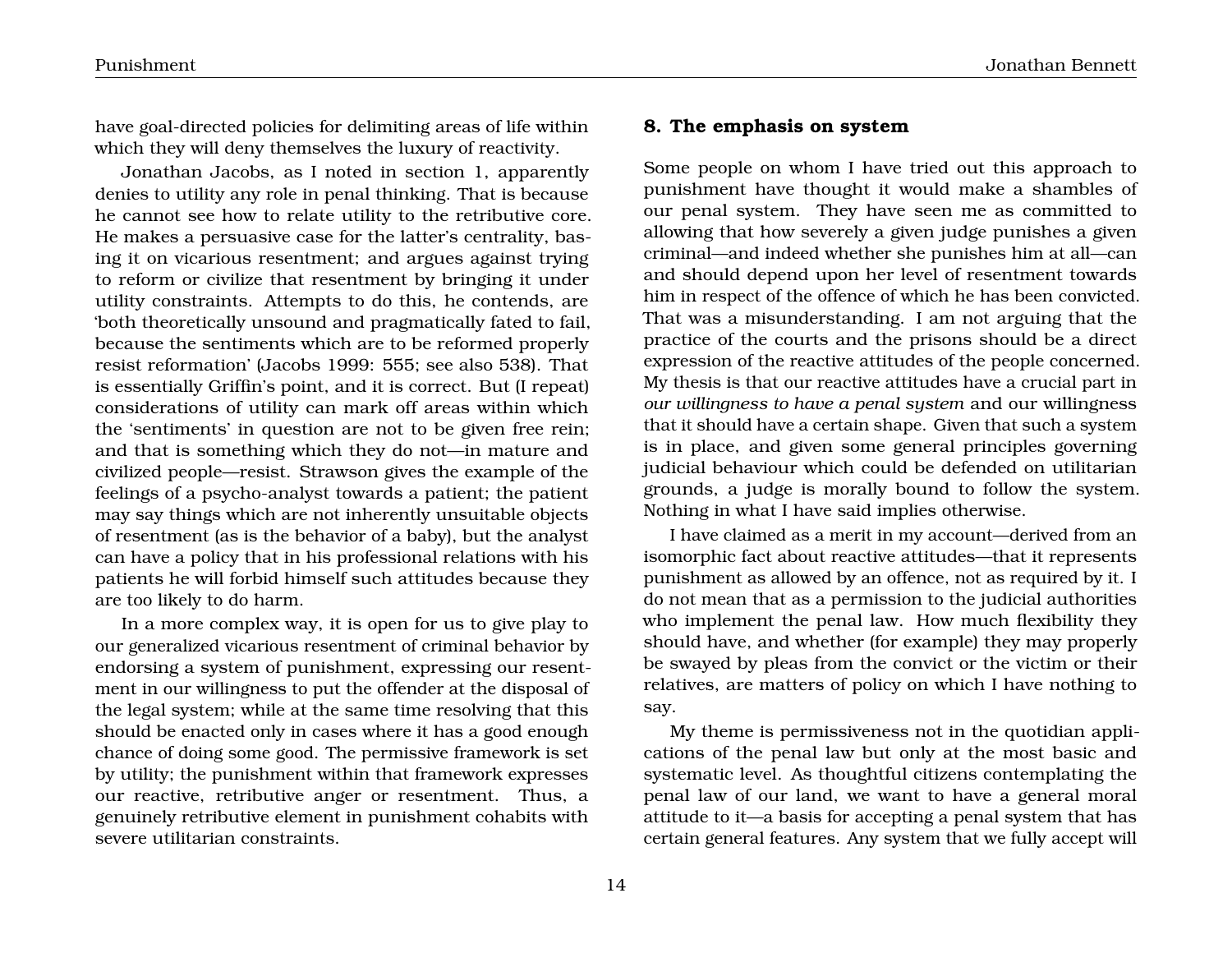have, among its general features, upper limits to the severity of penalties for given kinds of crime (and also absolute upper limits, no matter how grave the offence). And a system acceptable to us will not have lower limits to the severity of penalties except ones set by policy, that is, by how much good can be done. We shall not assent to a system which embodies the idea that a crime of a certain kind *morally demands* a penalty of a certain degree of severity, even when policy—that is, utilitarian considerations—point to something milder. How much freedom judges and juries should have to vary sentences in the light of policy considerations is itself a matter of policy.

A possible objection: 'You have said that if someone offended against the law, and if punishing him would do some good, we may punish him *because he offended*. In basing punishment on our natural reactive attitudes against the offender, you have not required that our resentment focus on the offence for which we propose to punish the man. You tell us why we may not punish a good innocent man, but what about a bad innocent man? He did not commit this or any other crime; but we are strongly indignant at him for selfish and wantonly heartless behavior in other contexts; and it so happens that we can do good by punishing him. Haven't you implied that we may go ahead and do so?'

I have not implied that we may not. But I can and do allow for policy considerations which count strenuously against such 'punishment'. If the legal system regularly punished people just on moral grounds, without reference to whether they had committed crimes, that would have sour consequences, making our society anxious, unstable and neurotic. I can make as much use of the powerful utilitarian case against such a general practice as can anyone else.

A second objection: 'You have defended yourself from certain attacks by pleading that your concern is with the

general case, laws, policies. Do you absolutely hide behind that screen? Or do you admit that there could in principle be rare individual cases where it was right to act outside the bounds of the law. If the latter is where you stand, then would you in such an exceptional case apply the general principles you have been laying down?' Yes, that is where I stand, and yes, in such a case I would apply the principles I have expounded here. Let me explain.

We are to suppose a case where vast good could be done—or vast harm averted—by 'punishing' a person known to be guiltless of crime. I agree with Sidgwick, Hare and Hampshire that we should live with the working assumption that this would never be right; it would be best if we almost *could not* do it. Still, not being an absolutist on this matter, I reluctantly accept that it could in theory be right to punish a person known to be innocent, and wrong not to (Bennett 1995: chapter 10). In such a case, I would stick by my Strawsonian story, maintaining that if the person in question is—though innocent of a crime—the subject of our reasonable indignation and resentment for something he has done, that bears morally on the proposal to punish him.

If you are a strong absolutist about such conduct, nothing that I say about innocence can have any appeal to you. If you are (however reluctantly and constrainedly) a relativist about it, then try to imagine a case where you think that with so much at stake it would be right to punish some person who has not committed the crime in question; and suppose that two people could fill the role—one decent, caring and upright, the other cruel, callous and deceitful. If you think it would be right to sacrifice one of them, wouldn't you have a moral reason for picking on the bad person rather than the good?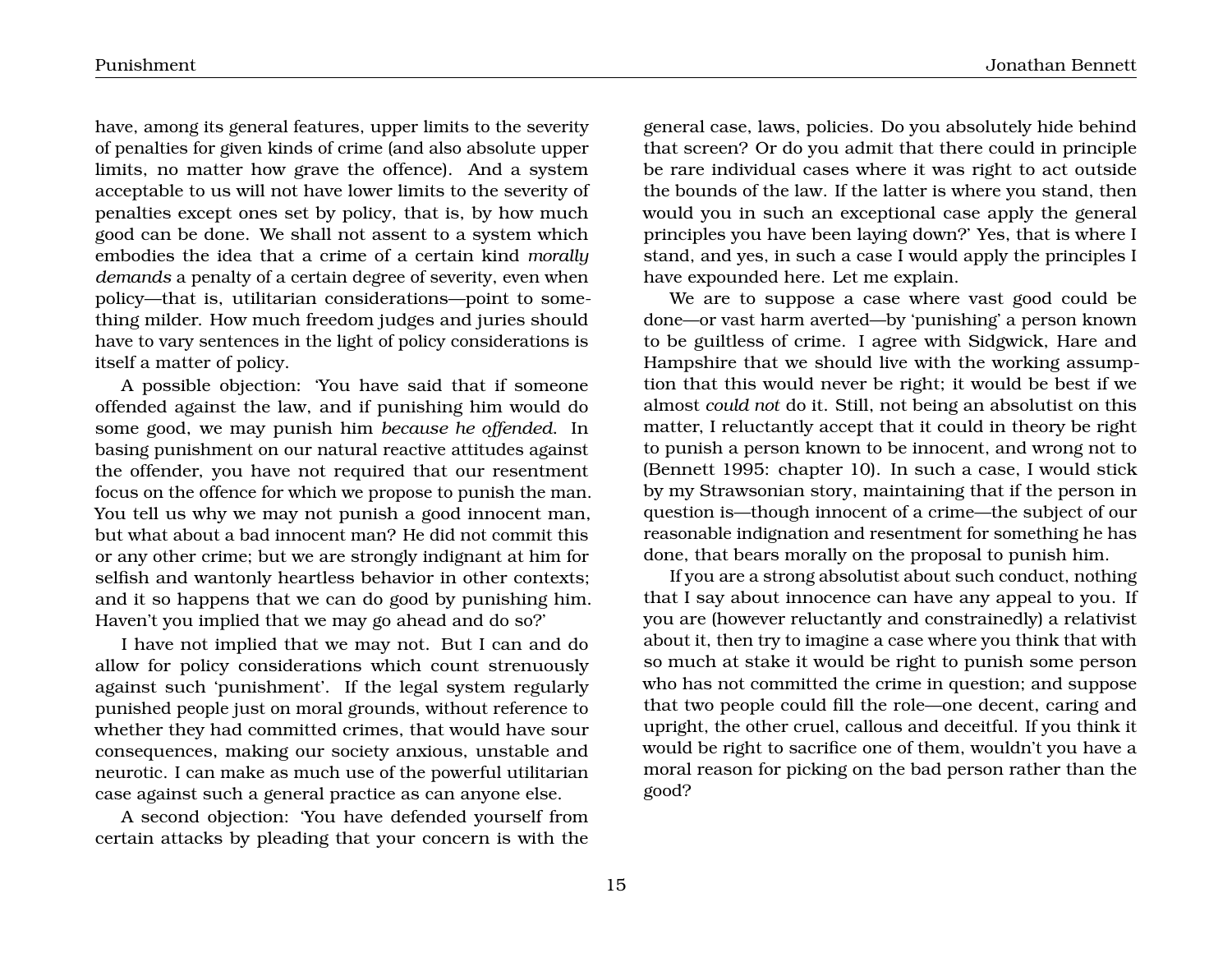## **9. Distributing harm**

I should take note of the theory of punishment offered by Phillip Montague in his *Punishment as Societal-Defense* (1995). The book's title suggests that when a state punishes offenders against its laws it is defending itself, being justified in so doing by a natural extension of the idea that individuals are entitled to defend themselves against aggressors. This sounds *toto coelo* unlike my account, but really the difference is smaller than it seems.

Rather than simply helping himself to a right of selfdefence, and arguing on from that, Montague commendably devotes a whole chapter to discussing what justifies you in harming someone else in your own defence. Judith Jarvis Thomson (1991) answers this in terms of the having and forfeiting of rights; Montague critically examines her careful work, and eventually rejects it; which heralds his announcement of his own candidate for the moral basis of self-defence, a principle he calls 'J':

> When members of a group. . . are in danger of being harmed through the fault of some, but not all, members of that group; and when some person. . . who is not at fault is in a position to determine how the harm is distributed, even though the harm is unavoidable...; then the person has a right (if a member of the threatened group) and is required (if not a member of the group) to distribute the harm among those who are at fault. (Montague 1995: 42)

From this Montague seeks to derive what we all believe about individual self-defence, taking an individual to be a one-member 'group'. But obviously he has framed J it so as to apply to societies as well as to individuals.

It turns out that the notions of self-defence and societal defence play no real role in Montague's theory of punishment. The entire driving force of his arguments is the thesis (J) that when disutility is to be distributed among a population, those who are faultily responsible for it should bear its burden. Montague discusses this partly in terms of cases 'having nothing to do with defending one[self]' (p. 34), and says that self-defence 'does not in itself distinguish, from a moral point of view' those cases from others to which principle J applies (p. 39). So the notion of defence, whether of oneself or of a society, is involved in only a subset of examples of principle J's territory. Set it aside and the main thrust of the book is unaffected, except that its title is seen to be inapt and its text requires many verbal changes.

For J to do its work, the notion of 'distribution' has to be stretched. If I knock you down as my best way of preventing you from wrongfully flooring me, Montague must say that I thereby modify how some being-knocked-down harm is *distributed*. When he gets into the question of matching the penalty to the crime (see section 10 below), handling everything in terms not of *what*, but rather of *how much*, harm each involves, the metaphor of *distribution* looks even thinner. My point here is not a purely verbal one: what J says about distributing harm amongst its producers gets its plausibility largely from misusing 'distribute', as though all the cases were comparable with the issue about whose land should receive the effluent from the local pig-farm. With that suggestion removed, all that remains is a principle about acting against people who have made the world worse than it need have been; which is not so far from my position.

Principle J relies on the idea that the offender has produced the threatened harm—the harm that is to be 'distributed' appropriately by punishment. That might seem to be a defect in Montague's account, not shared by mine. MacHeath has committed a nasty crime; its effects have worked themselves out, and nothing can be done to alleviate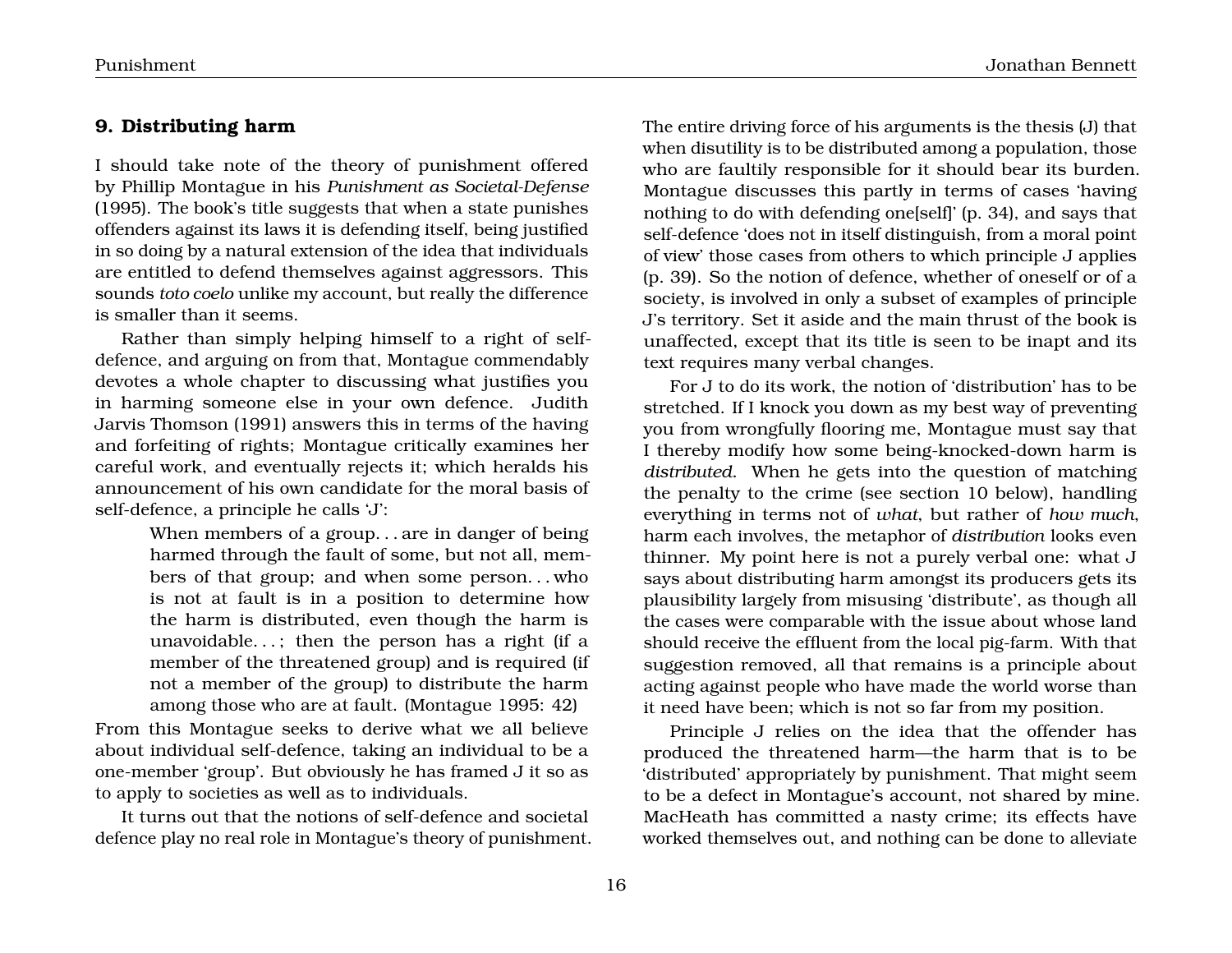(or 'redistribute') them; but we are still entitled to punish him for his crime, in order to reduce the reduce the probability that others will offend similarly. The only 'harm' that we can effect by punishing him is the probability of similar offences by other people, and he may have contributed nothing to that threat.

That seeming defect is not real, however. Montague seeks to justify not the individual punitive act but rather the establishment of a penal system (p. 63), and he applies the notion of being faultily responsible for (the threat of) harm not to individuals but to groups. The responsibility for the harms involved in murder are created by *murderers*; MacHeath is a murderer; so principle J implies that he is to bear some of the burden of that harm.

That works as a defence against the point I made two paragraphs back. Principle J could be reformulated so as *explicitly* to provide for this defence, part of the reform being to cleanse the principle of 'distribute'. It might not then be so intuitively appealing; but I shall not press this point.

Montague's account allows that punishment may be justified even when it does not make the world over-all better than it would otherwise have been. He says that the rest of his position 'provides grounds' for this part of it, but in the upshot all he can claim is that 'nothing in this account' forbids him to adopt the view in question (p. 70). His informal defence of the view is weak. He offers to discuss a case in which 'punishing her would deter no one else', equates that with its being the case that 'the system's threats are [already] maximally credible', and then seeks to score a point with the remark that 'even during periods of maximal credibility, the threats of a system can be effective deterrents' (p. 70).

However, Montague's handling of this contains a warning to those who hold, as I do, that we should never punish against utility. Suppose we knew that by inflicting a certain punishment on MacHeath (who deserves it), we bring good to some innocent person while bringing a greater amount of harm to MacHeath. That would be punishment against utility, in my sense, but it is not morally outrageous. The case is artificially contrived, and we might never know that we were confronted by it, but it has theoretical interest. Perhaps I could adjust my account to make room for it, but I see no easy way of doing so.

For Montague, principle J 'embodies a requirement of *basic* justice' so that 'its acceptability cannot be demonstrated by deriving it from some more fundamental principle' (p. 46); and he does not derive it from anything else either, merely laying it down as something he thinks we should accept. In my scheme, on the contrary, nothing comparable with J is basic. I do not derive such theses from any more fundamental principle, but I do derive them from the sources in us of our willingness to think and behave in certain ways.

It may be objected: 'What you have offered is a peculiarlooking *justification* for punishment. It may correctly describe how we think and feel, but does it justify anything?' Well, it does not do so by deriving 'It is all right to punish criminals' from other moral principles. Rather, it says that my willingness to punish criminals comes from the interplay amongst three deep elements in my nature: **(1)** my wish to do consequential good, **(2)** my reluctance to hurt one person so as to benefit others, and **(3)** my reactive attitude towards criminals. Of these, **(1)** provides the main thrust, **(2)** sets a limit to it, and **(3)** sets a limit to that limit. To this I add my moral consent to my being moved by these factors; whence I conclude that my over-all stance on punishment is morally acceptable. I can provide no more justification than that; nor do I want or need more.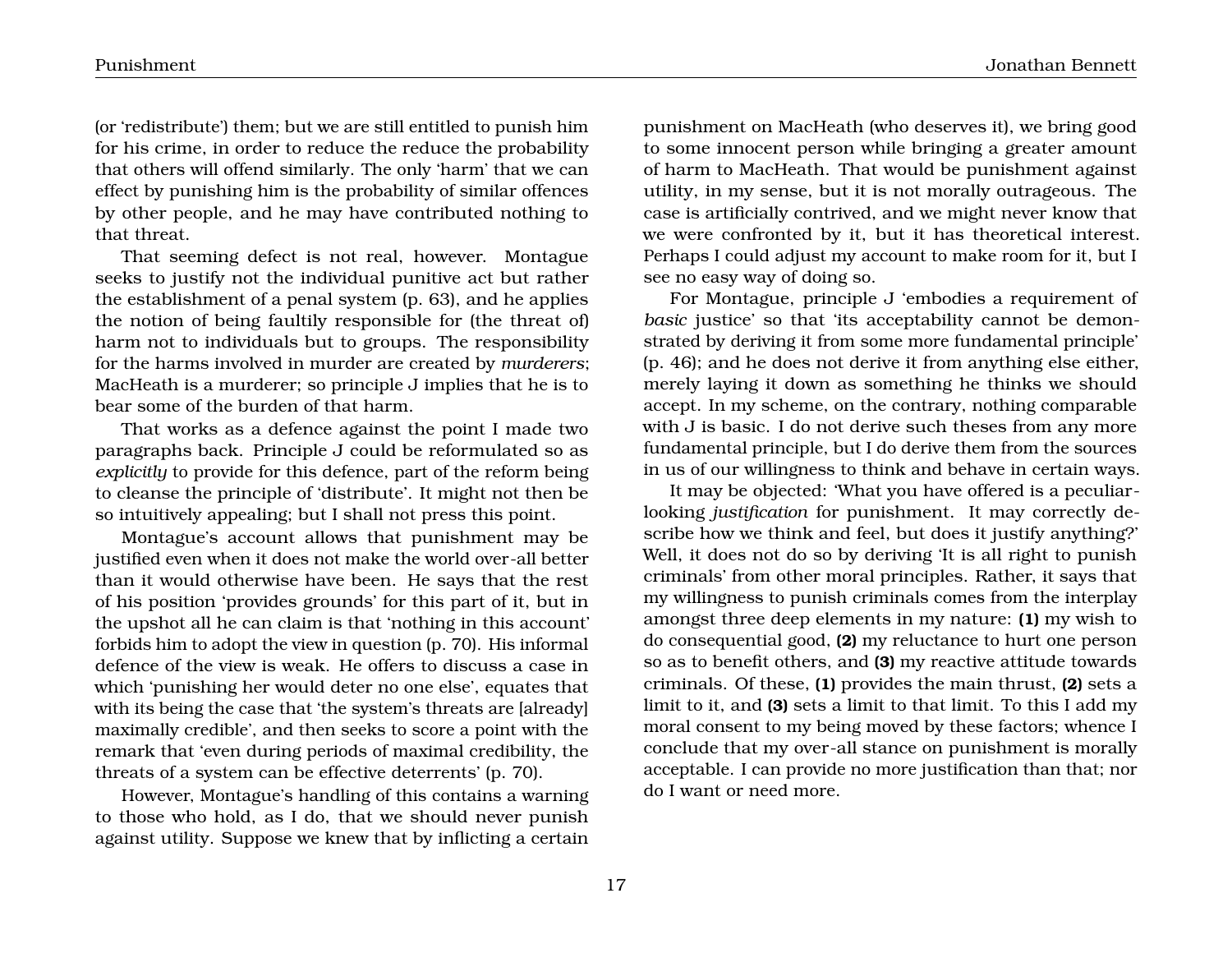# **10. Severity of punishment**

Where do our judgments about undue severity of punishments come from? (On this as on most of the topics of this paper, one of the best things I know is Whiteley 1956.) We may say 'The punishment should fit the crime', but that is not a basis for any judgments. For it to be so, fittingness would have to be a non-moral relation that severity can have or not have to gravity, and there is no plausible candidate for this role.

One might hope to be able to base penalties—via some algorithm—on a comparison between the disutility of the penalty and that of the offence. Nozick (1981: 363–5) takes his stand on this approach to 'matching penalties', mentions a few difficulties, and whisks past them more casually than they deserve. Montague deals a little more patiently with the idea that the punishment should fit the crime by involving roughly the same amount of harm as the crime does. There are well known difficulties about this, e.g. when it is applied to the arsonist who causes six people to be burned to death, the drunk driver who doesn't actually hurt anybody, the poor man who robs a bank, and countless others. Montague remarks that 'there does seem to be a tendency to exaggerate these difficulties' (p. 64), but he neither explains nor defends this. The commensuration difficulties are especially acute for someone who holds, as Montague does and apparently must, that the harm a malefactor does may consist only in 'placing other people at risk' (p. 68).

Anyway, *matching* aside, amount-of-harm does not accurately measure the severity of a crime. Two offenders caused or threatened equal amounts of harm by physically similar kinds of conduct, one acting with hot-tempered recklessness and the other with icy malevolence; most of us are calmly willing that the latter should be punished more severely than

the former; and Montague's theory of proportionality cannot make room for this.

Some have tried to regiment these matters with help from the thesis that the wrongness of a crime lies in the 'unfair advantage' that the criminal takes of the rest of us. (See Morris 1968.) According to Michael Davis, an adherent of this view, the severity of the penalty should be proportioned to the value of the advantage, which can be measured by what the value would be, in an auction, of a single free ticket, a single unpunished taking of that advantage. (Davis 1995: 210–2.) Working out this mercantile approach in detail leads Davis to some strange results, as when he explains why vehicular homicide is a lesser crime than involuntary manslaughter. And there are plenty of cases which it does not fit at all: for most of us, the 'advantage' the arsonist takes in burning down the forest is worthless. For other criticisms of this position, see Goldman 1995: 32.

No theoretical underlay ever shows up in political and legal arguments about severity. Actual debates about it divide into utilitarian ones, about cost, deterrent and preventive effect, the difficulty of getting juries to convict, the chances of reform, and so on; and comparative ones, about whether the punishment assigned to one kind of offence squares with that assigned to another. When people say things like 'He oughtn't to be punished as severely as that—he doesn't deserve it', the remark about desert does not support the first clause but merely repeats it. I agree with Brandt (1985: 188) that desert theory 'at best gives only an ordinal theory: it tells us that X should be punished more for A than Y should be for doing B, but gives no clue exactly how much either one should be punished. The consequentialist theory has the virtue of yielding, in principle, some quantitative guide.' So it does, but the guide is a wrong one (see section 2 above).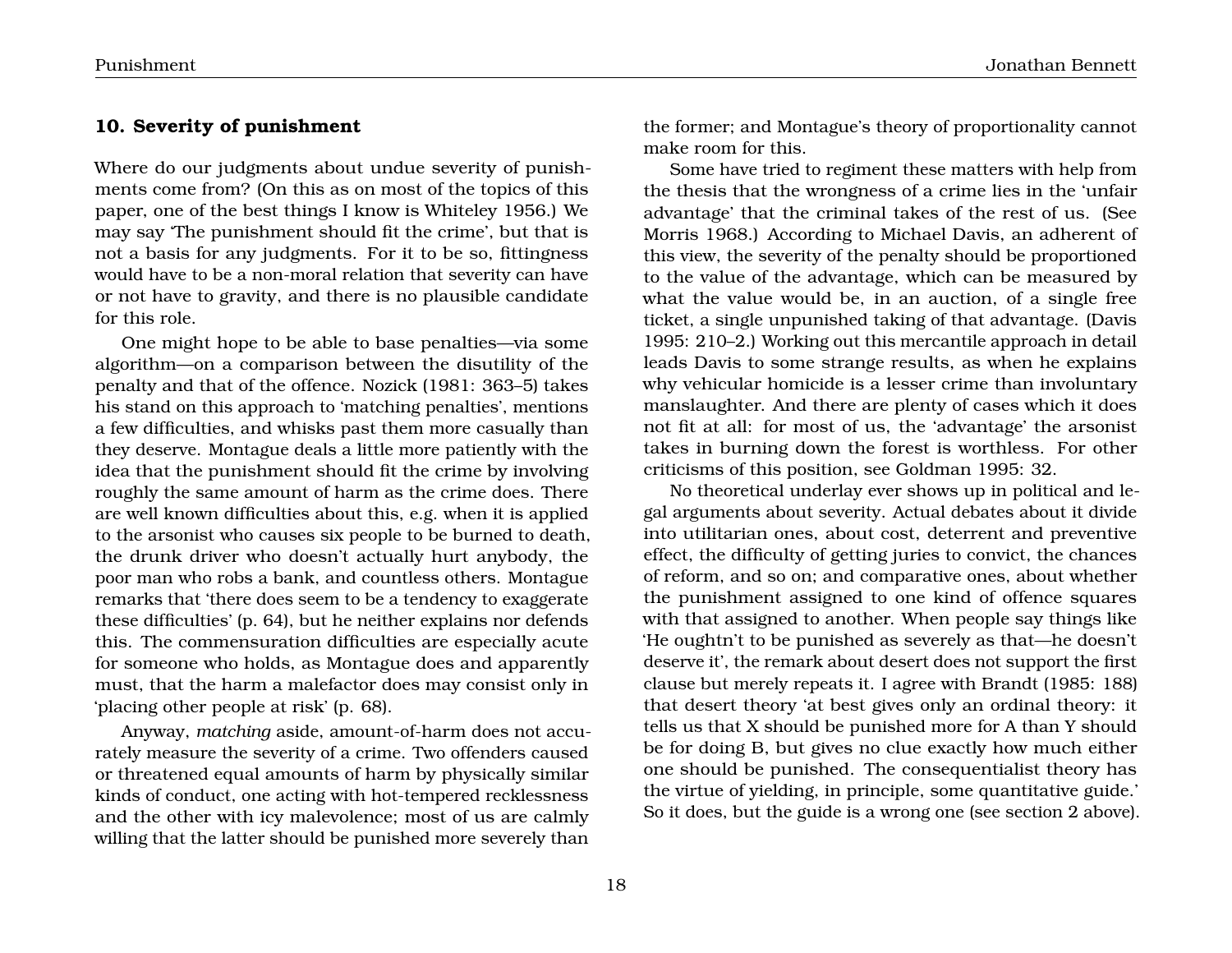Those who seek to base the morality of punishment on *rights* can on that basis get some distance with the issue about severity. Some questions about the handling of offenders can be discussed in the language of 'rights': does his crime deprive him of his right to physical freedom? his right to sexual companionship? his right to vote? his right to complain? But if 'rights' underlie all our judgments about undue severity, then innocent people must have, for instance, a right not to be jailed for a month and a right not to be jailed for year, so that in a particular case an offender may be judged to have forfeited the former right but not the latter. This approach would require an endlessly complex and elaborate set of beliefs about negative rights—the right not to be treated thus-and-so—which each person has until they start being peeled off him by his crimes. Our moral thinking and reasoning does not include, even unconsciously or dispositionally, any such structure as that.

Defensive move: 'We need to attribute to innocent people only a single right, namely the right not to be made to suffer by the law; then we can make further judgments about *how much* of that right a convict has lost because of his offence, and in which areas of it the loss has occurred.' But then the alleged basis for our judgments about undue severity turns out to be a mere rewording of them. We are to base judgments of the form 'Penalty P is unduly severe for offense O' on ones of the form 'In committing O he did not lose enough of his right not to be punished to entitle us to inflict P upon him.' Things have become more prolix, to be sure, but nothing has been done to exhibit system or structure in this part of our moral thinking.

The Strawsonian account, on the other hand, has something systematic to say about how gravity relates to severity. It does not derive severity judgments from a deeper moral theory, e.g. one relying on fittingness or unfair advantage,

but it does represent them as more than a jumble. When we ponder the severity of penalty for a given offence, resentment draws us one way while sympathy pulls us the other. My sympathy inclines me to oppose someone's being made to suffer P, but my knowledge of his offence stokes my indignation, which damps my sympathy to a point where I am willing to endorse P after all. The worse the offence, the greater the anger, and so the greater the amount of sympathy it can quell; but only within limits, for some sympathy levels cannot be overcome by any reactive feelings—for instance the pity I feel towards any actual or imagined sufferer of death at the stake.

I do not mean to depict lawmakers as the battle-ground of a struggle between spurts of indignation and wellings of sympathy. On the contrary, they may balance offences against punishments quite dispassionately. I claim only that their making of these judgments, when not purely utilitarian, lies on a continuum with, and is best understood in terms of, what happens when indignation tempers pity or sympathy. (Sympathy and pity are not themselves reactive attitudes. One can have pity—the minimal emotion—for a baby, a horse, a mentally ill person, a sparrow, in respect of which resentment, gratitude, anger or jealousy would be glaringly inappropriate.)

How much objectivity, then, can there be in judgments about severity? The circles in which you and I move, I believe, have similar beliefs about proper levels of sympathy and of indignation. In a case where Victim can appropriately be angrily resentful towards Agent, we may judge the intensity of his reaction to be disproportionate to the offence; and you and I would probably agree in most such judgments. Similarly on the side of sympathy. Within our circles, disagreement about penal levels would mostly concern means and ends, causes and effects—issues about utility.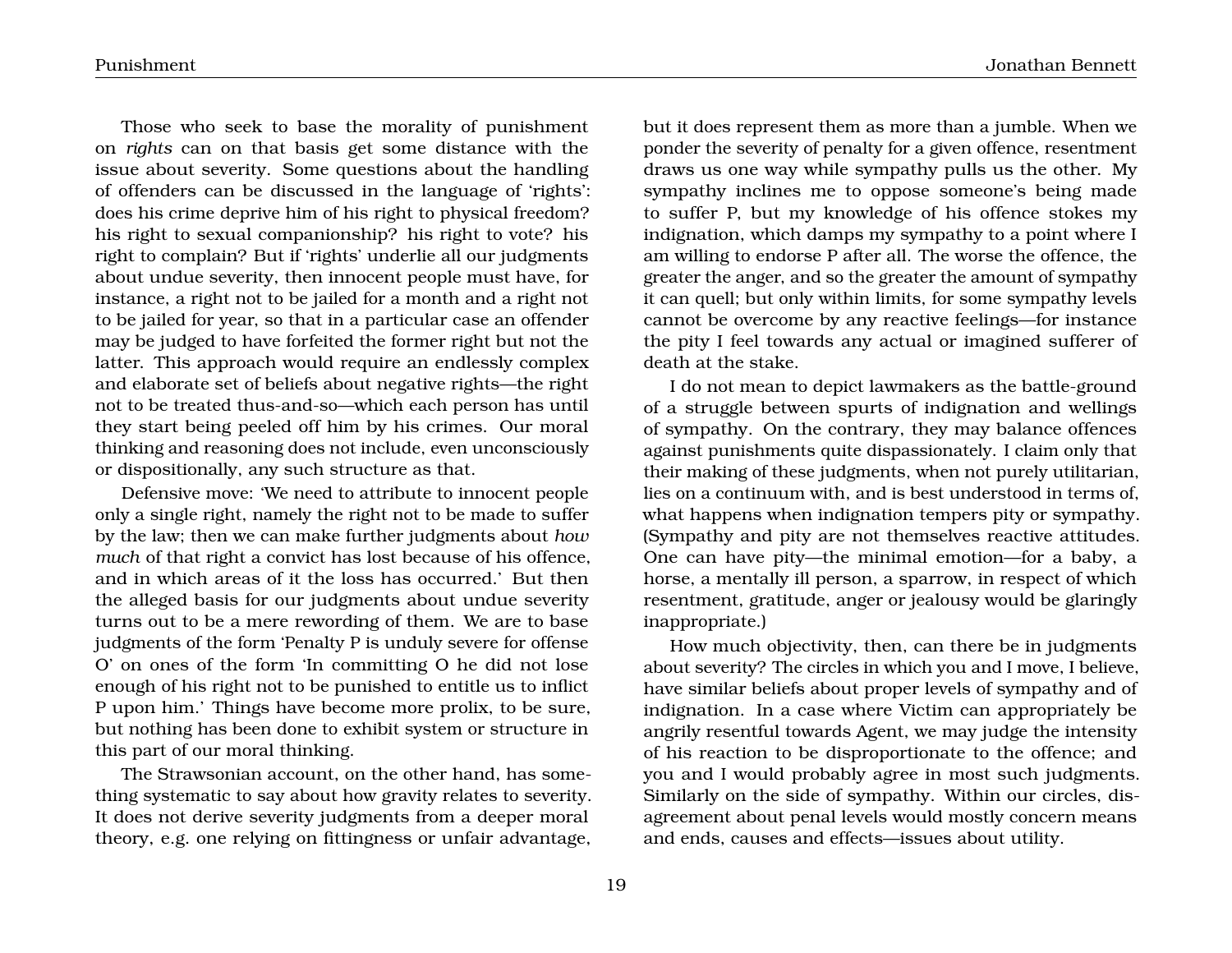Not everyone is like us, however. What about Furioso—a notional person with extravagantly wide-ranging and intense angers and resentments, and almost no sympathy for anyone? My account of the rationale of punishment probably describes Furioso's procedures too, but does it justify them? He might say so, but I do not. It would be absurd for me to approve of his way of proportioning punishment to offence, given its basis in mountainous levels of anger and dim flickers of human sympathy. If I could, I would persuade Furioso to stop wanting to influence the shape of the penal law; failing which I would try to convert him to some theory of punishment other than mine, getting him to think of it in terms (perhaps) of a desert theory which, though shallow and muddled, had a more humane penal output than what results from combining my theory with his attitudes.

Analogously, most of us think that a good utilitarian case can be made for a measure of spontaneity in our lives; but we qualify that when we consider people whose spontaneity is usually cruel and destructive. Another example: we hold in general that people should act in accordance with their consciences; but we applaud Huckleberry Finn's unconscionable lying so as to steer slave-catchers away from Jim, even though he himself saw this as wicked, and had nothing to set against it but his unprincipled love for his friend.

### **11. Maximum penalties**

Actual arguments about severity, I remarked, are either consequential or comparative; for the rest, what goes on consists in attempts to reduce people's indignation and heighten their sympathy, or the reverse. Current debates in penology nicely fit my Strawsonian account of punishment.

Other evidence points to the account's being descriptively right. Throughout the western world over the past four centuries, the maximum penalties for various kinds of offence have fairly steadily decreased in severity; that could reflect changing opinions about what deters or does good in other ways, but it also reflects independent changes in what people find morally permissible. The steadiness of this change suggests that such judgments have an orderly basis, but what is it? The Strawsonian account of punishment provides an answer, and I know of no other.

Most people in the western world today would judge, as I do, that no conceivable offence could make it permissible for the offender to be hung, drawn and quartered, or to be burned at the stake. What makes us differ in this way from, say, the subjects of Elizabeth I or Louis XIV? Well, we in a sense cannot bear the thought of flames licking around a conscious human being, whereas an Elizabethan could easily entertain the thought, and even the sight and sound and smell, of the burning. We are less callous than the Elizabethans—more prone to sympathy, to fellow-feeling, to pity, when fully aware of the suffering of others. This difference has shown up in changes of view about slavery, indigence, school discipline, and other topics. It does not make us better people than the Elizabethans. We may manage our greater imaginative sympathy by being more prone to keep ourselves ignorant of many of the horrors that human beings suffer at one another's hands.

There may also have been a change in the propensity for adverse reactive attitudes, but we need not postulate one: the change in moral judgments could be due to a change in one of the two interacting elements while the other held steady. I guess that historically the main change has consisted in a raising of levels of sympathy.

Foucault's book *Discipline and Punish* confirms this. Foucault himself has a theory—to me an obscure one—about why people have changed their views about what punish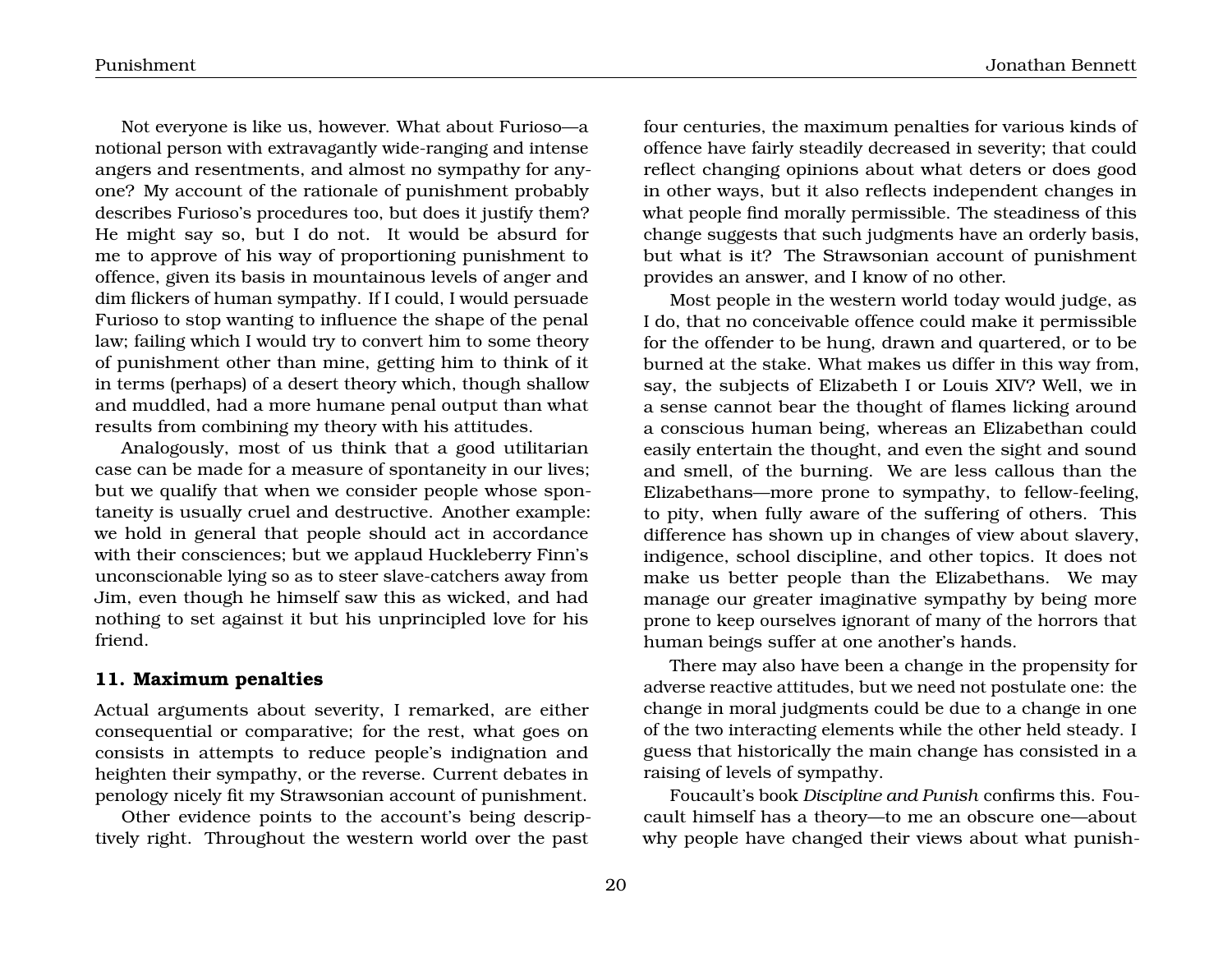ments are permissible. Before he gets to that, however, he says much that seems not to square with his theory but fits well with mine.

'Why this universal horror of torture and such lyrical insistence that punishment be "humane"?', Foucault asks, and he answers that 'This need for punishment without torture was first formulated as a cry from the heart or from an outraged nature' (Foucault 1979: 74). Further on and in more detail:

> The principle of moderation in punishment. . . was articulated first as a discourse of the heart. Or rather, it leaps forth like a cry from the body, which is revolted at the sight or at the imagination of too much cruelty. . . Does this lyricism express an inability to find a rational foundation for penal arithmetic?. . . Where is one to find a limit, if not in a human nature that is manifested—not in the rigor of the law, not in the ferocity of the delinquent—but in the sensibility of the reasonable man who makes the law and does not commit crime. (p. 91)

That endorses my view about severity, and receives support from Foucault's quotations from participants in the debate, such as this by the penologist P. L. Lacretelle, writing in 1784: 'God, who has imprinted in our hearts an aversion to pain for ourselves and for our fellow men, are they then those same beings, whom thou has created so weak and so sensible, who have invented such barbarous, such refined tortures?' (quoted in Foucault 1979: 91).

Later on Foucault tells a different story about what explains the retreat from torture. Flouting the evidence which he himself has accumulated, he takes the historic change in views about severity to reflect not resentment's struggle against sympathy but rather something more elaborate, delivering more grist to his analytic mill. This is typical:

In the worst of murderers, there is one thing, at last, to be respected when one punishes: his 'humanity'. The day was to come, in the nineteenth century, when this 'man', discovered in the criminal, would become the target of penal intervention, the object that it claimed to correct and transform. . . But at the time of the Enlightenment, it was not as a theme of positive knowledge that man was opposed to the barbarity of public executions, but as a legal limit: the legitimate frontier of the power to punish. Not that which must be reached in order to alter him, but that which must be left intact in order to respect him.

I do not understand very well this stuff about 'humanity' as a 'limit'. It reminds me of this: 'Torture is impermissible as a punishment; for it degrades the person tortured, and to degrade a culprit violates the respect due to him as a rational creature' (Donagan 1977: 188); and I don't properly understand that either. Why does torture degrade if thirty years in prison does not? Anyway, the respect-for-humanity idea is not supported by Foucault's own excerpts from the literature, where the demand for change comes 'from the heart'.

#### **12. Extreme crimes**

A couple of well known phenomena can be explained with help from the Strawsonian materials that I have deployed.

**(1)** Civilised people these days tend to view the perpetrator of a bad enough crime as demented. It has not been made clear why. No-one, so far as I now, has even tried to base it on a theory of human behavior employing a clear concept of sanity. A moral philosopher has written in unpublished work that 'The most horrendous, stomach-churning crimes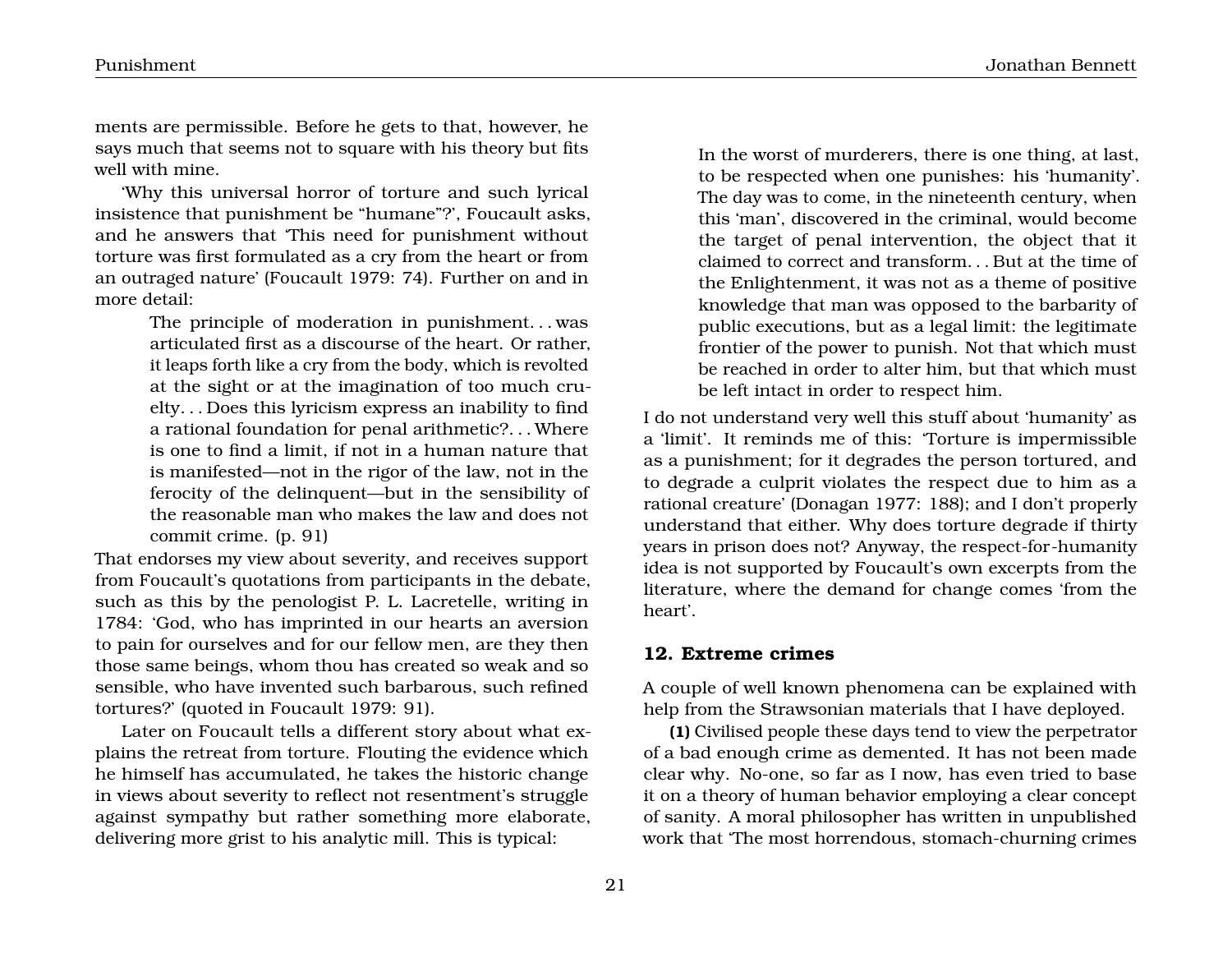could only be committed by an insane person'; there seem to be no grounds for accepting this if it is offered as on a part with 'The most impressive record-breaking athletic feats could only be performed by a healthy person'. Then what is going on when a philosopher says such a thing?

Well, the speaker is registering his view that the perpetrator of a profoundly and intensely horrible crime lies outside the realm within which ordinary penal thinking is appropriate. I am with him on that, but I do not infer it from any premiss about insanity. Strawson's materials offer us a more realistic understanding of this reaction to the worst crimes. The crucial point is that reactive attitudes belong to the web of normal level reciprocating human relationships. We can blame someone for an action—resent it on behalf of its victims—without having or wanting a personal relationship with him; but if our resentment is appropriate, and not a mere idle spinning of wheels, we must think of ourselves and the offender as potentially inter-related within a single human community. We are rejecting that thought when we call the Dahmers of this world insane. When a man behaves badly enough, we distance ourselves from him, declining to regard him as anything but 'a case'; that abolishes any thought that we could relate to him as person to person, and so it shoulders reactive attitudes aside. This may register itself as the hunch that such a malefactor must be mad, but that verbal gift-wrap adds nothing—no theoretical ideas about sanity and the lack of it—to the content of the package.

**(2)** Sometimes in the U.S.A. a criminal defence has succeeded by attributing the crime to causes which would not ordinarily be thought to be exculpatory; the outcomes of these trials have surprised and sometimes disgusted those who were not present at them. Accused people have won acquittals, or lessening of charges or lowering of sentences, through pleas having to do with the distorting effects of a

deprived childhood, of years in prison, of a diet of junk food, and the like. In each of these cases, I submit, the defence draws the jurors into a protracted objectivity of attitude towards the accused person, thus excluding the reactive vicarious resentment which it would be natural for them to feel. The trick is worked by giving, at length, a causal story; and what counts most are not its details but just the objectivity, which pushes aside reactivity. The jurors are induced to look; and, as Dostoevsky said, 'As you look. . . , the offender is nowhere to be found'.

# **Bibliography**

- Bedau, Hugo Adam (1977). 'Concessions to Retribution in Punishment'. In *Justice and Punishment*, edited by J. D. Cederblom and W. L. Blizek. Cambridge, Mass.: Ballinger.
- Bennett, Jonathan (1980). 'Accountability'. In *Philosophical Subjects*, edited by Z. van Straaten, 14–47. Oxford University Press.
- ——(1995). *The Act Itself*. Oxford University Press.
- Braithwaite, John, and Pettit Philip (1990). *Not Just Deserts*. Oxford University Press.
- Brandt, Richard B. (1985). 'A Motivational Theory of Excuses in the Criminal Law'. *Nomos* 27: 165–98.
- Brock, Dan W. (1973). 'Recent Work in Utilitarianism'. *American Philosophical Quarterly* 10: 241–76.
- Cupit, Geoffrey (1996). 'Desert and Responsibility'. *Canadian Journal of Philosophy* 26: 83–99.
- Davis, Michael (1995). 'Harm and Retribution'. In *Punishment*, edited by A. J. Simmons, et al., 188–218. Princeton University Press.
- Donagan, Alan (1977). *The Theory of Morality*. University of Chicago Press.